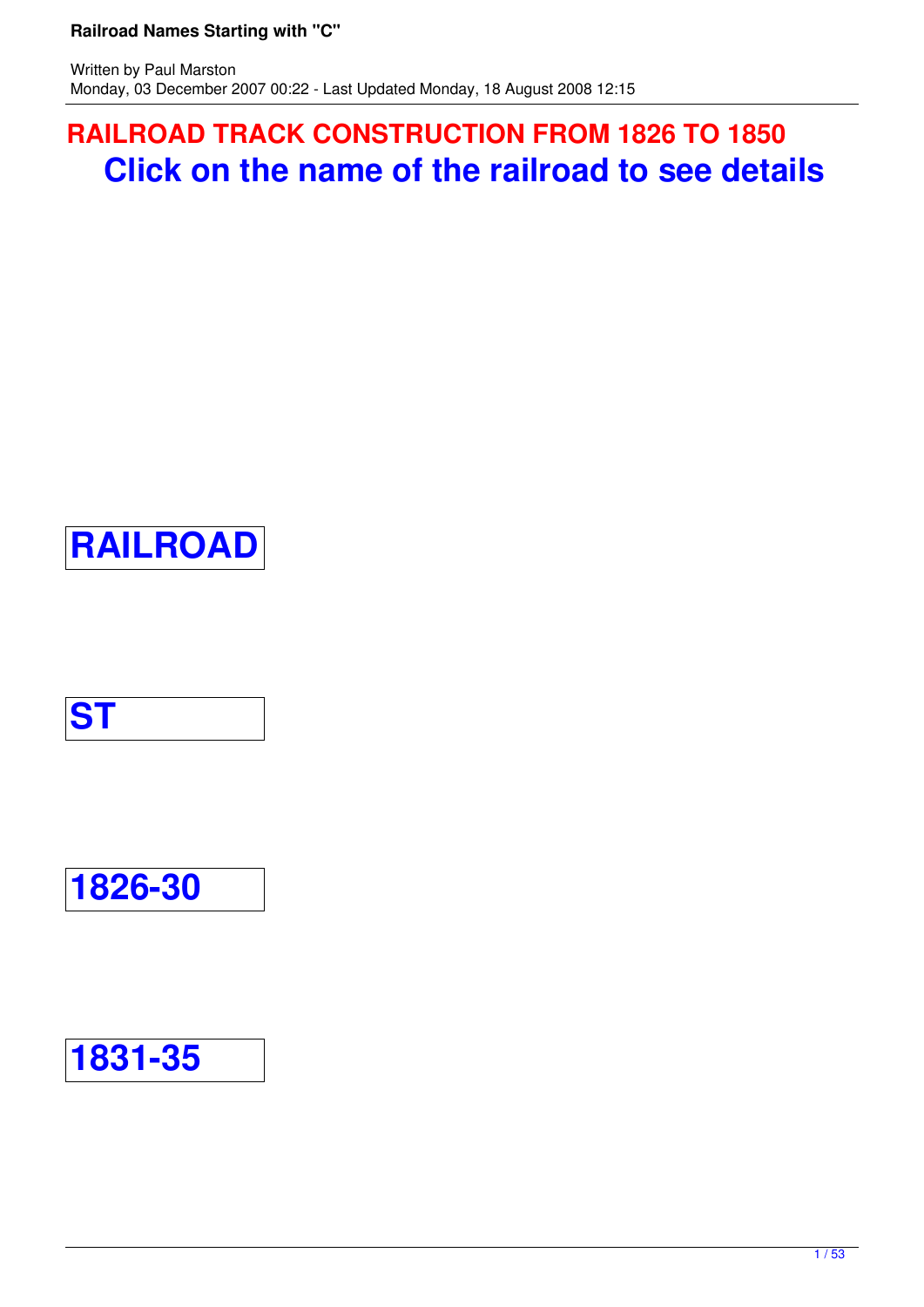#### **1836-40**



# **1846-50**



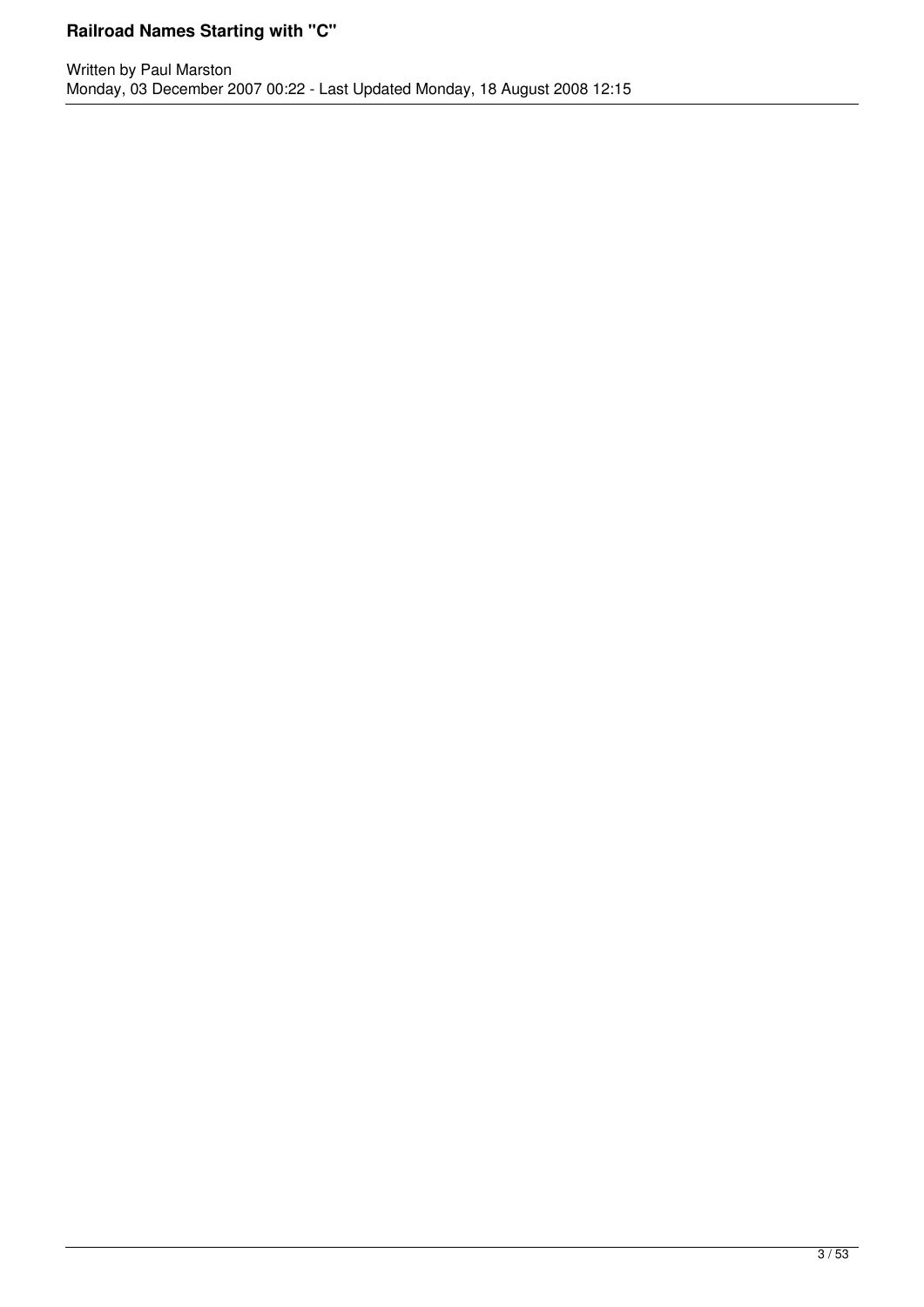# **Calais RR**

Written by Paul Marston by Paul Marston by Paul Marston by Paul Marston by Paul Marston by Paul Marston by Pau

### **ME**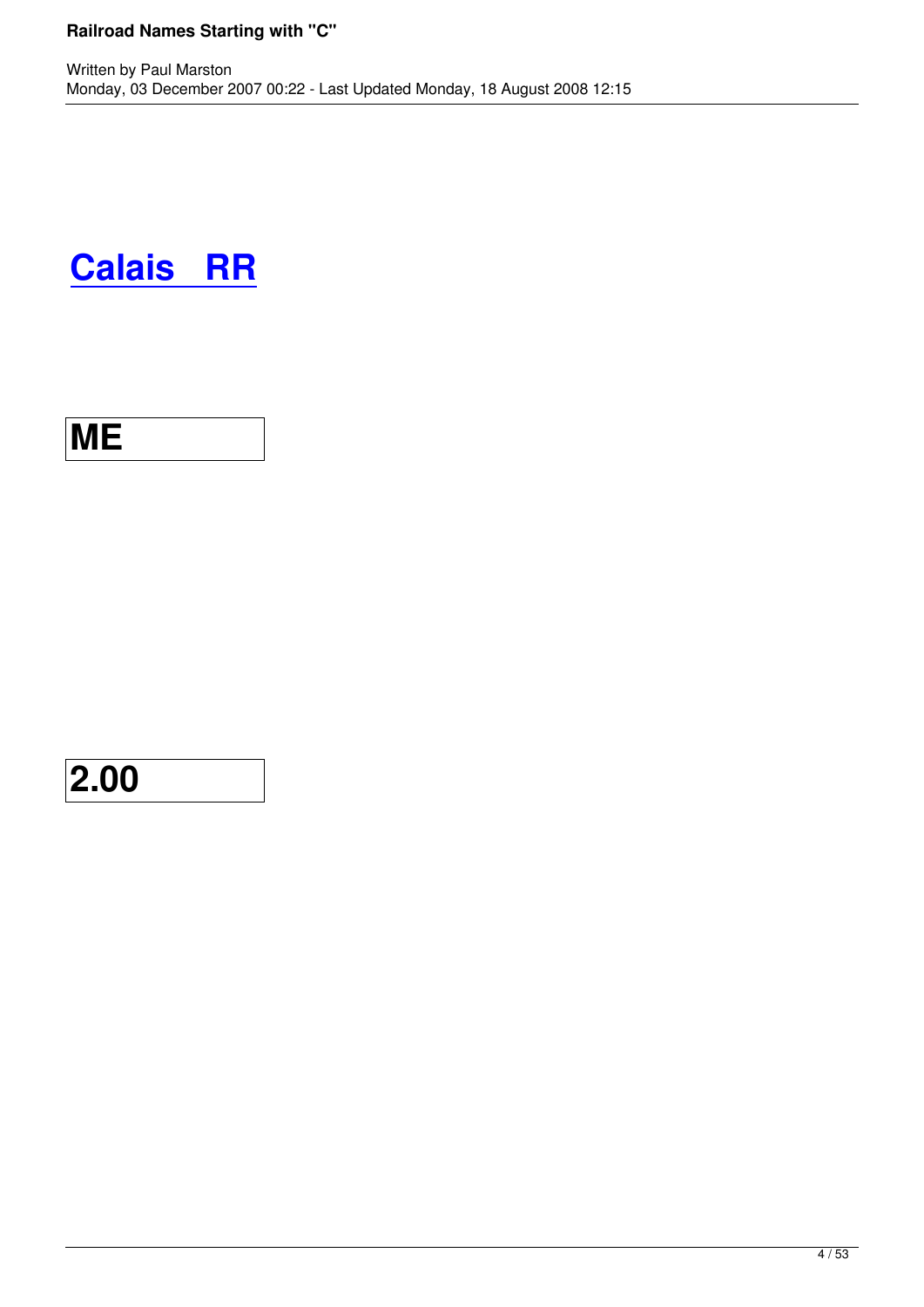**2.00**

Written by Paul Marston by Paul Marston by Paul Marston by Paul Marston by Paul Marston by Paul Marston by Pau

# **Camden & amp; Amboy RR**

**NJ**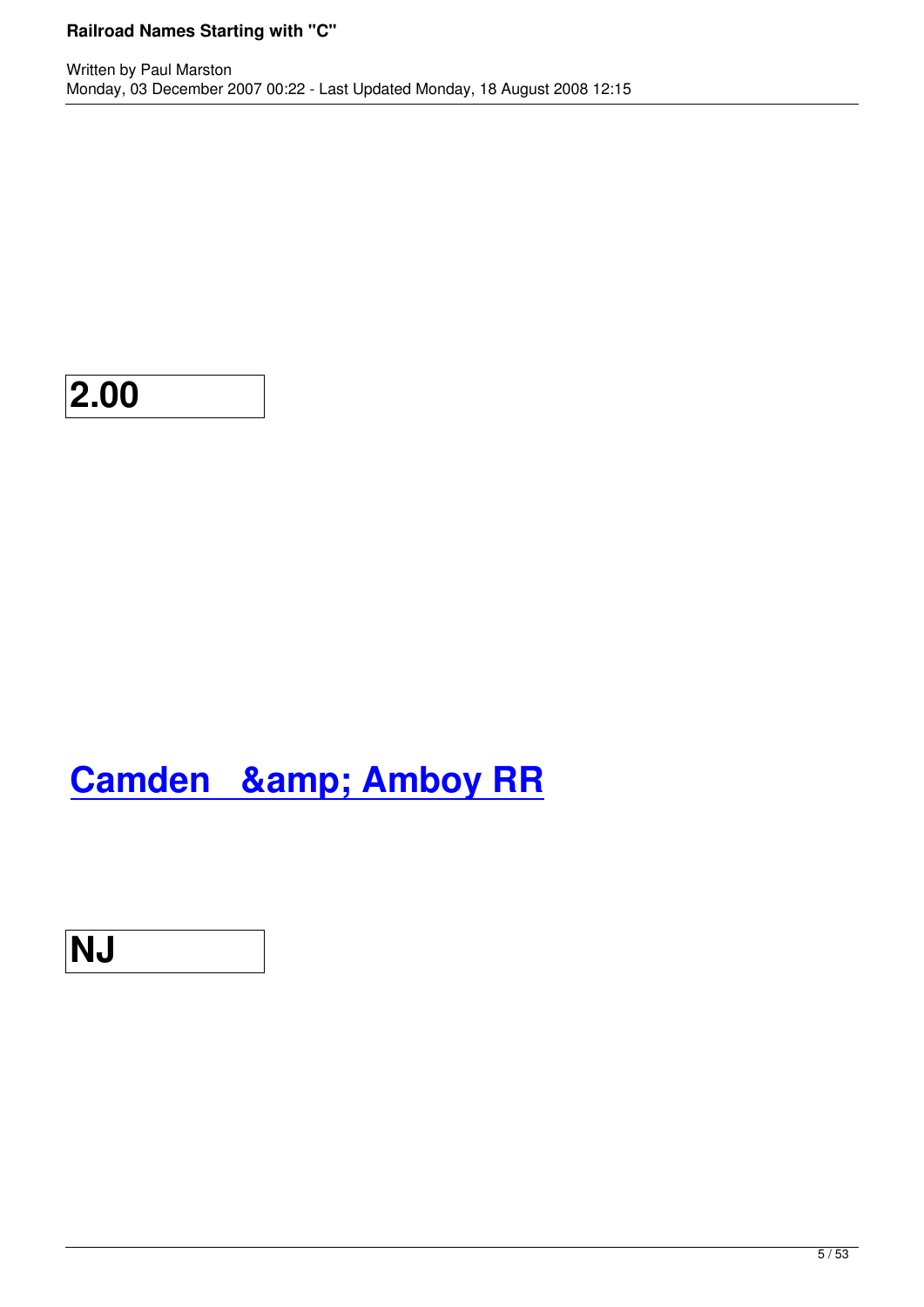$$
\boxed{61.17}
$$

# **31.20**

# **92.37**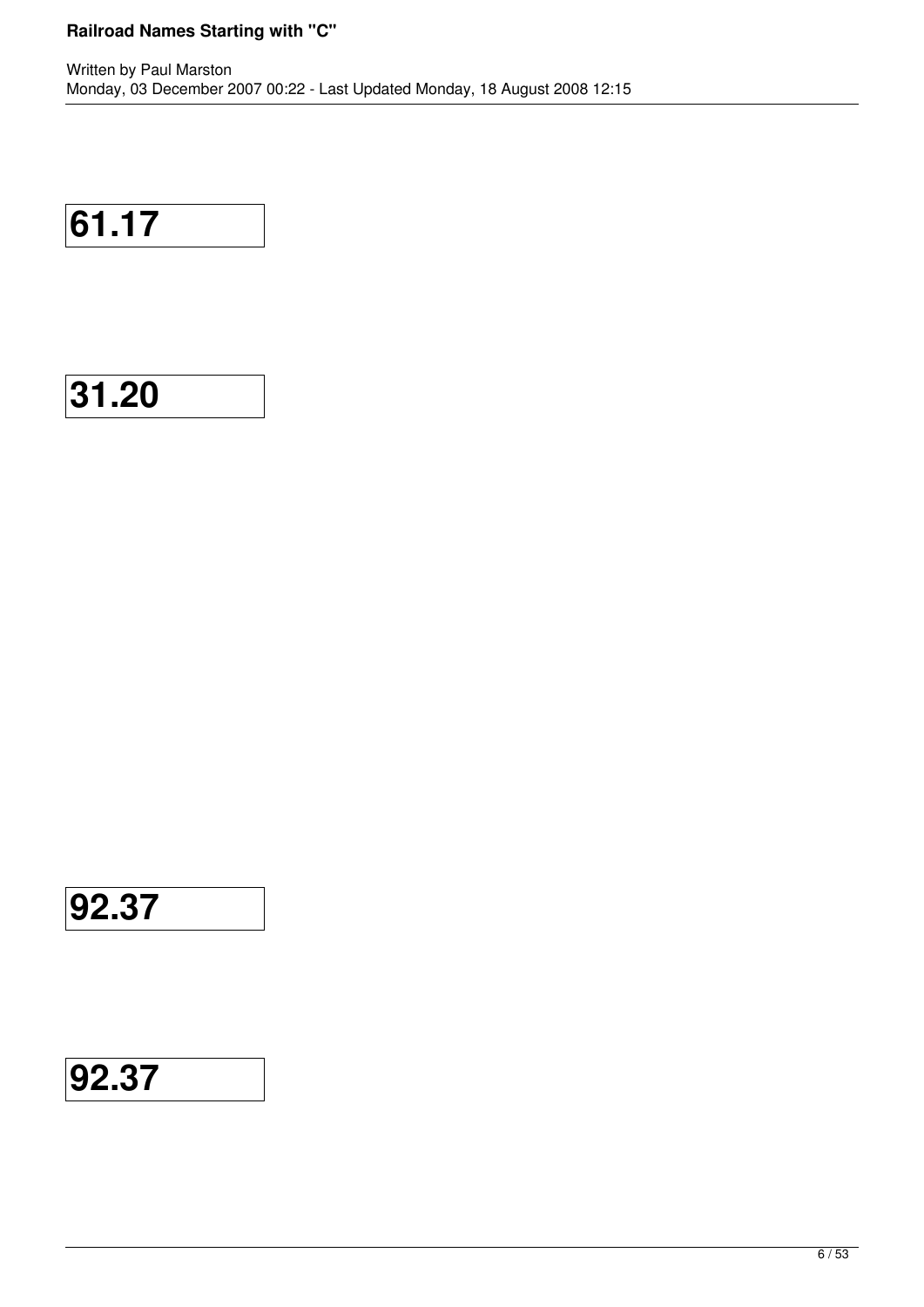# **Cape Cod Branch RR**

#### **MA**

Written by Paul Marston by Paul Marston by Paul Marston by Paul Marston by Paul Marston by Paul Marston by Pau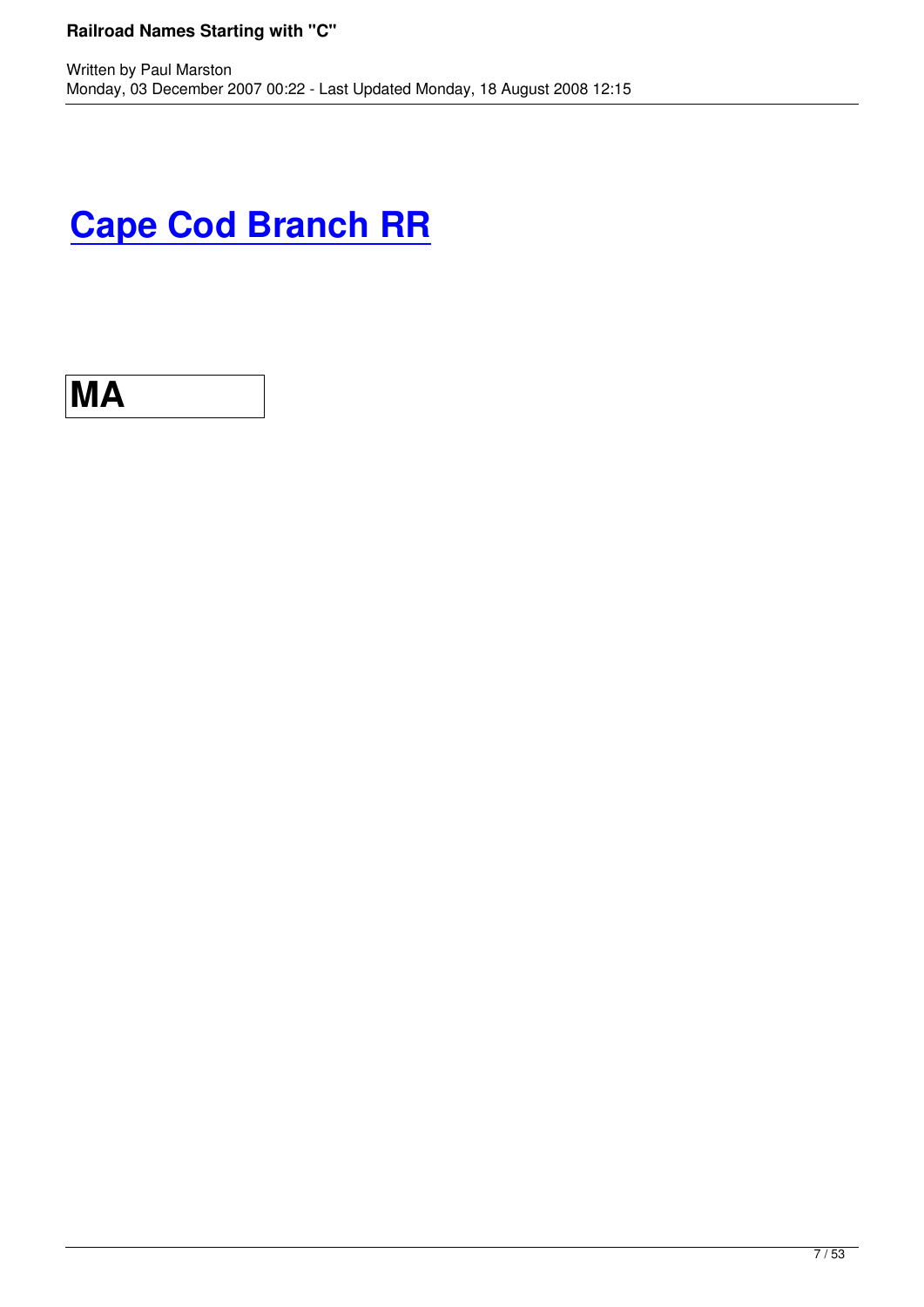**28.84**

**28.84**

# **Cayuga & Susquehanna RR**

**See Ithaca & amp; Owego RR** 

$$
|\mathbf{N}\mathbf{Y}
$$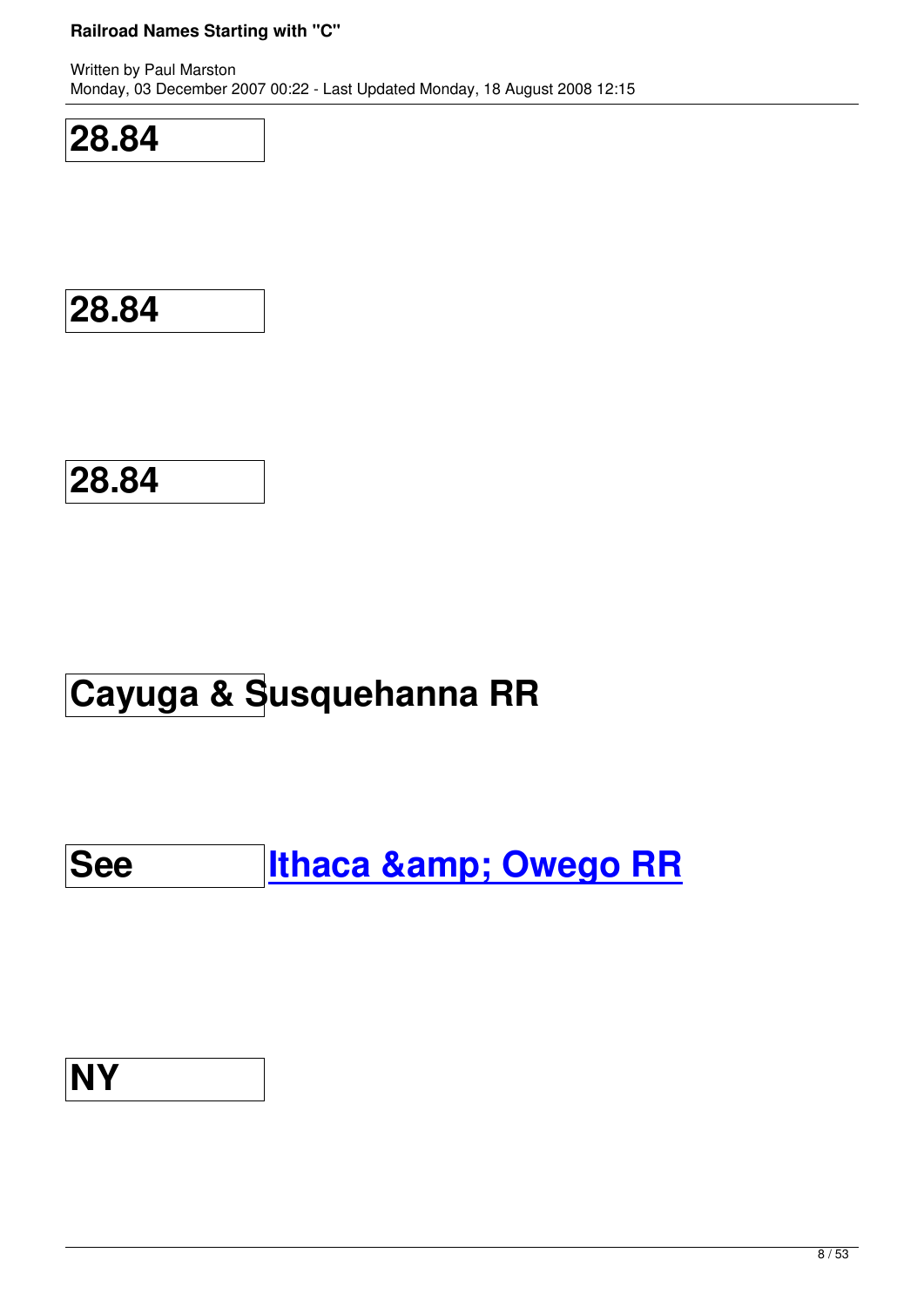# **0.00**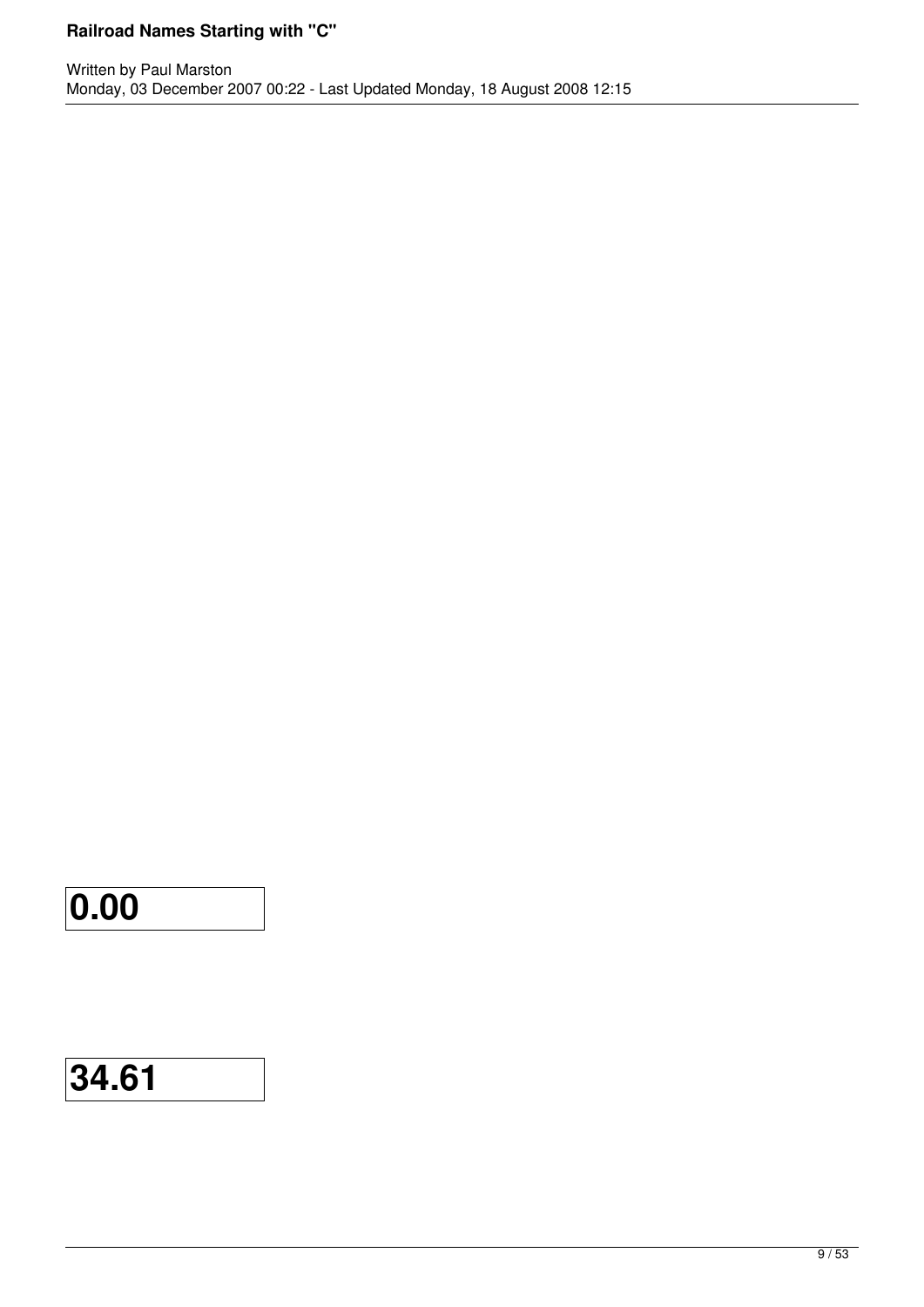# **Central RR & Banking CO (GA)**

# **GA**

Written by Paul Marston by Paul Marston by Paul Marston by Paul Marston by Paul Marston by Paul Marston by Pau

#### **112.66**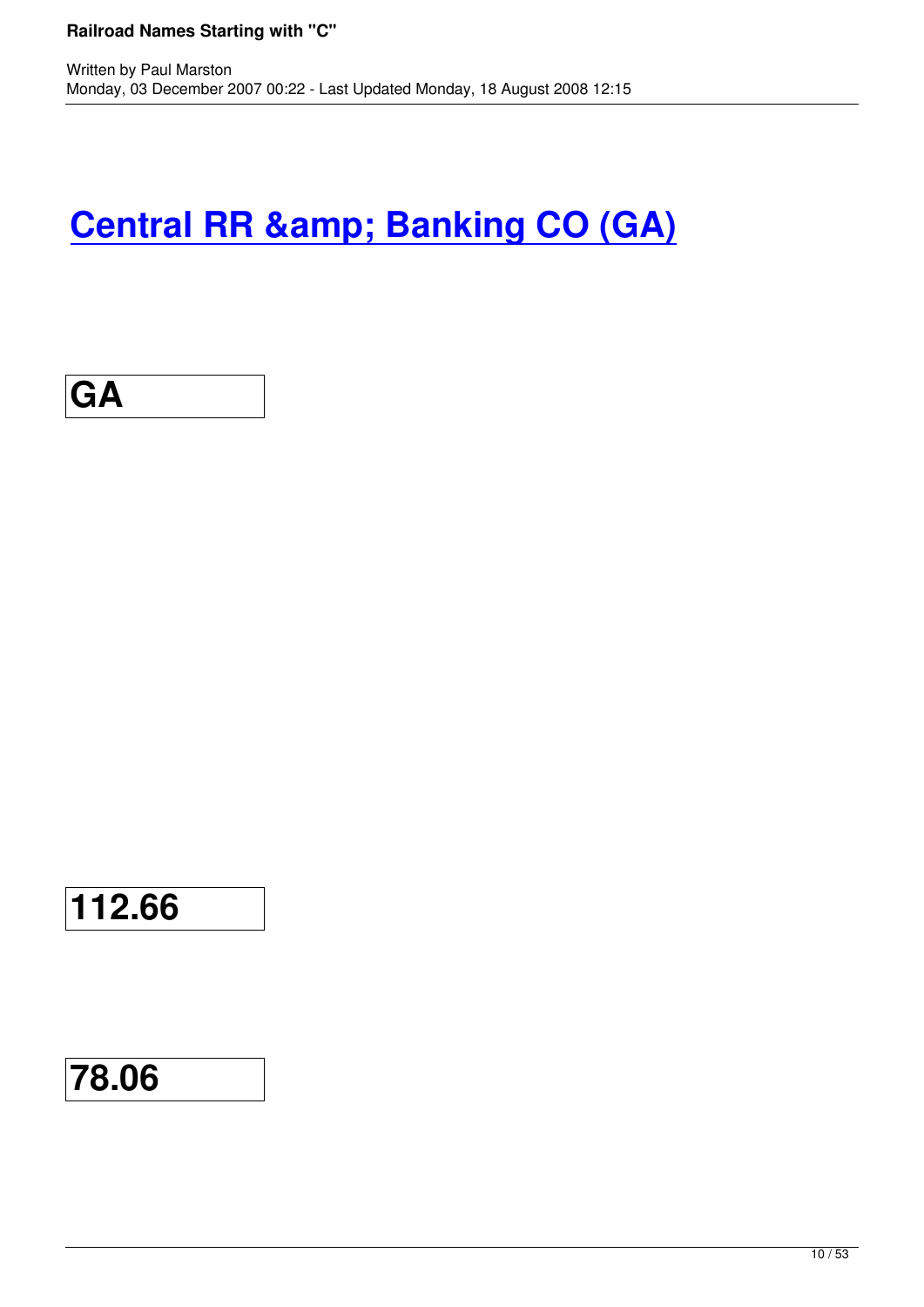Written by Paul Marston by Paul Marston by Paul Marston by Paul Marston by Paul Marston by Paul Marston by Pau

### **190.72**

# **Central RR of Michigan**

#### **MI**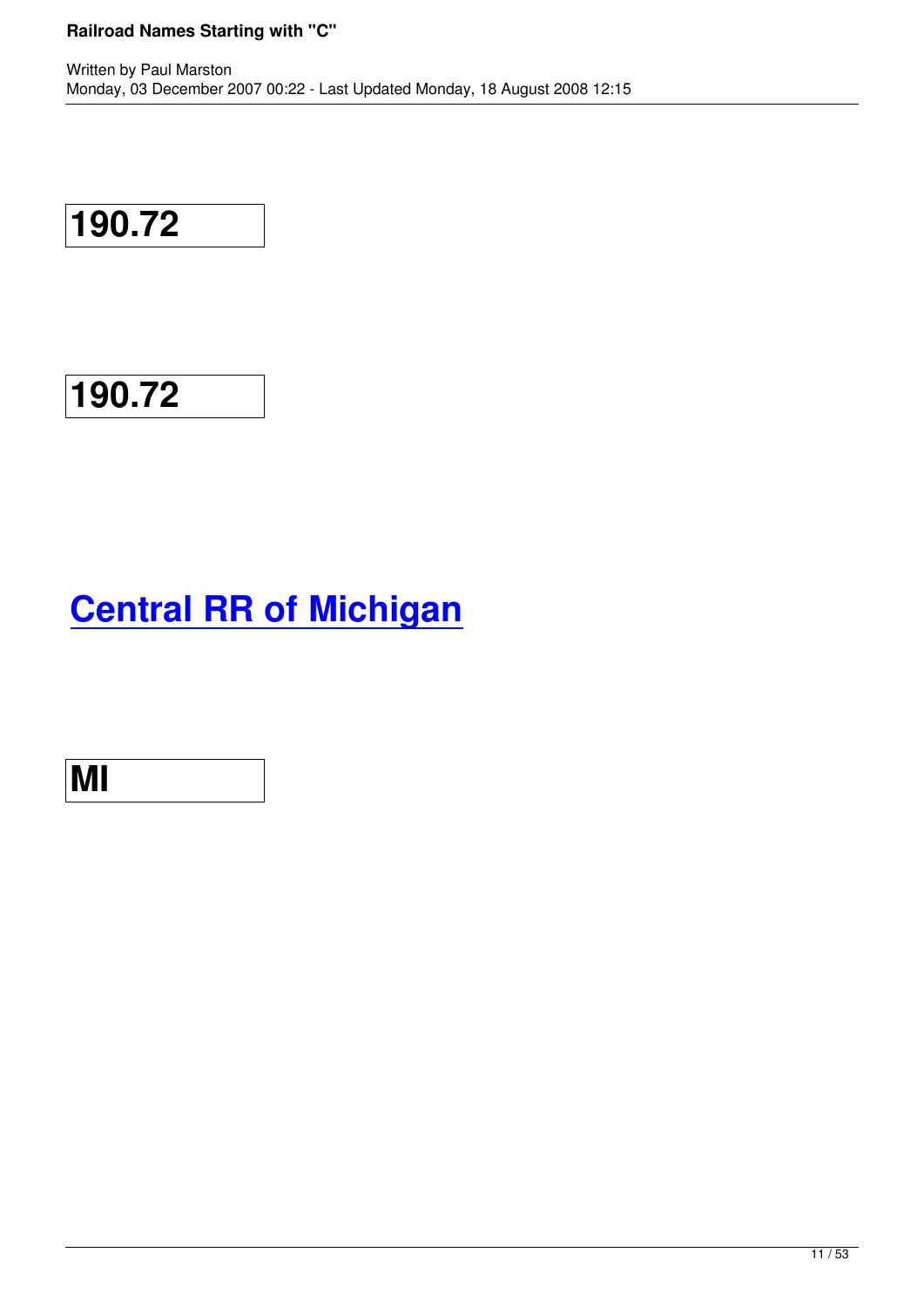$$
\fbox{37.30}
$$

### **82.96**

#### **22.90**

#### **143.16**

# **Central RR of New Jersey**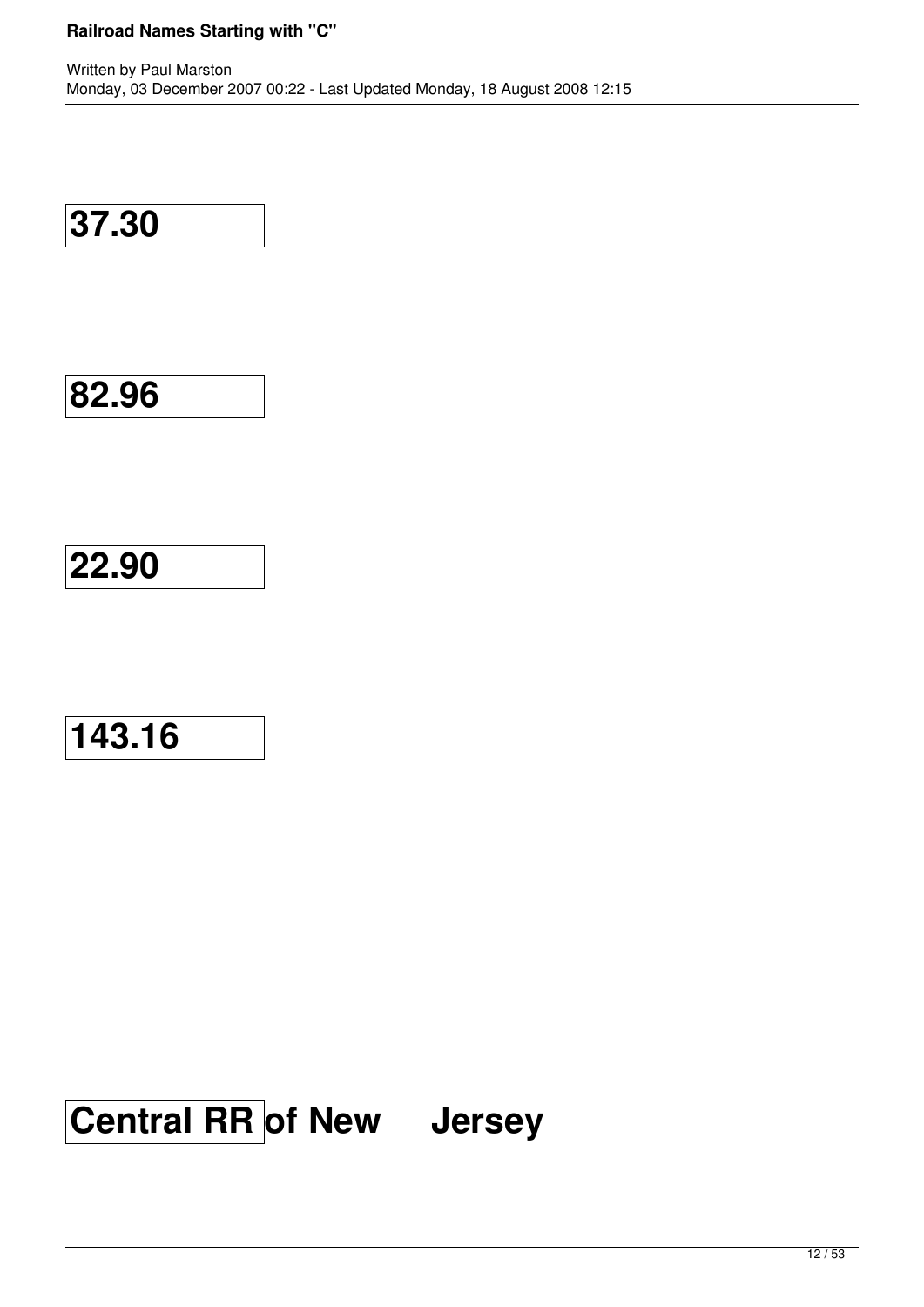# **See Somerville & amp; Easton RR**

# **NJ**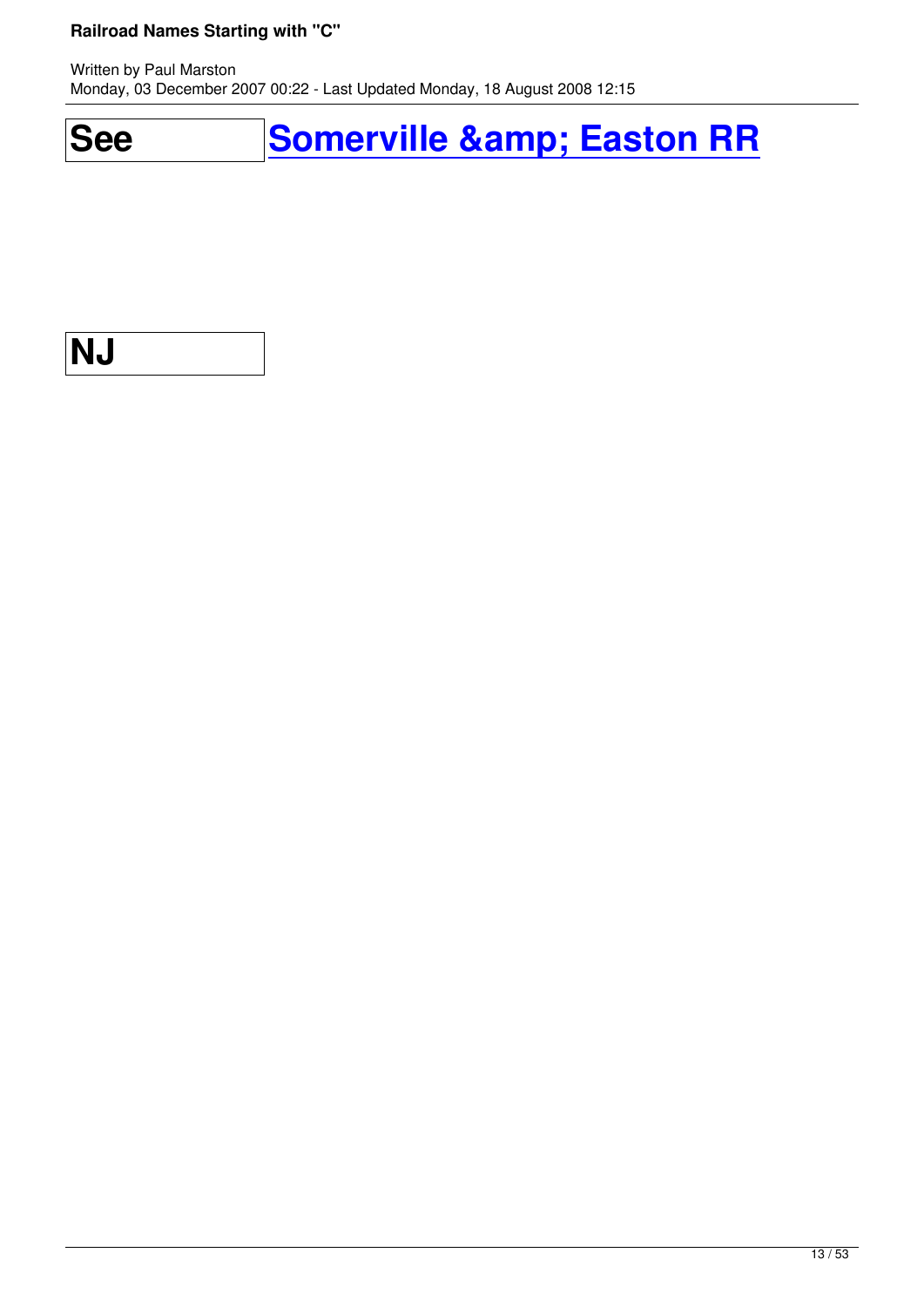

# **Charleston & amp; Hamburg Road**

#### **SC**

# **10.00**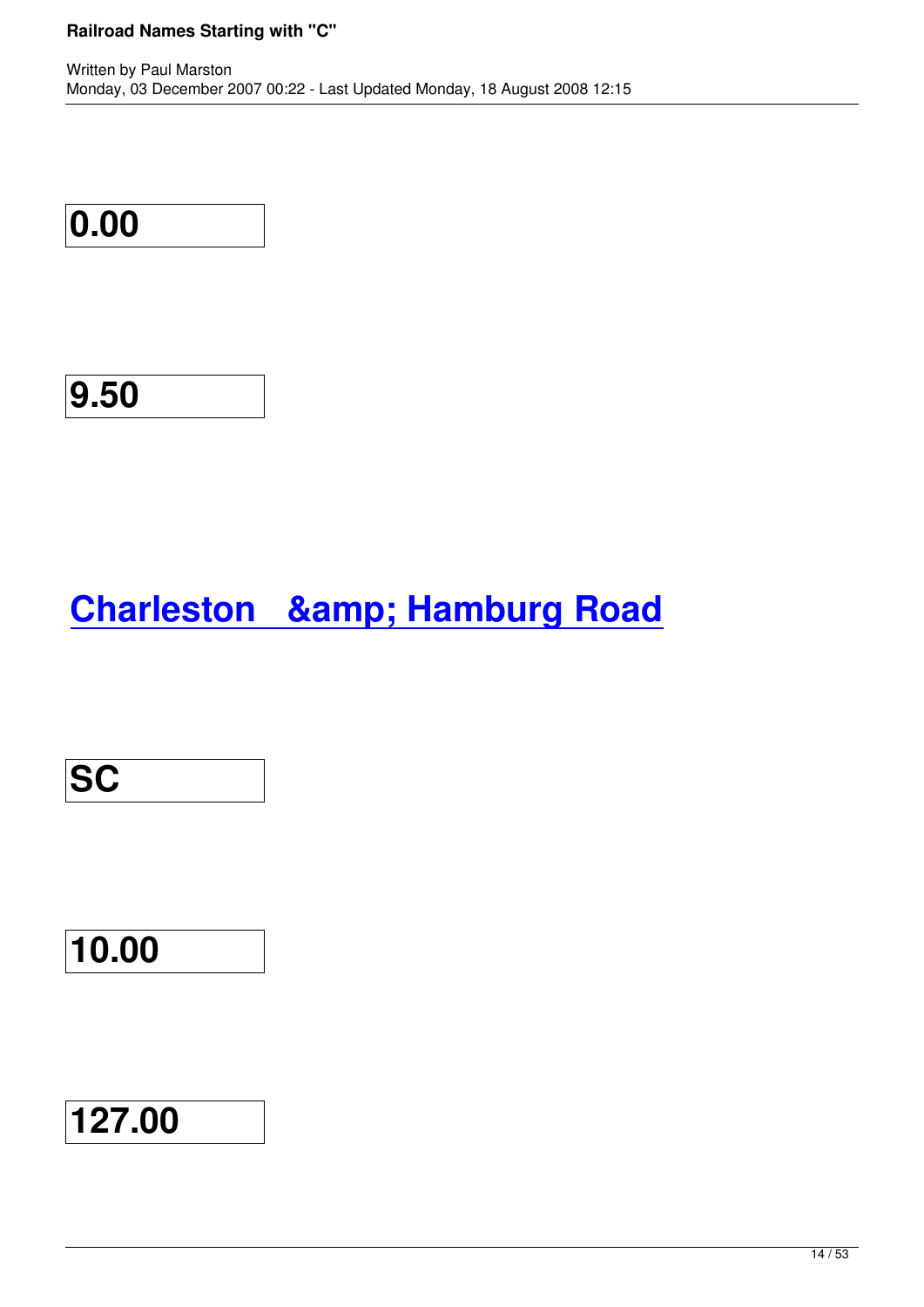Written by Paul Marston by Paul Marston by Paul Marston by Paul Marston by Paul Marston by Paul Marston by Pau

**Charlestown Branch RR**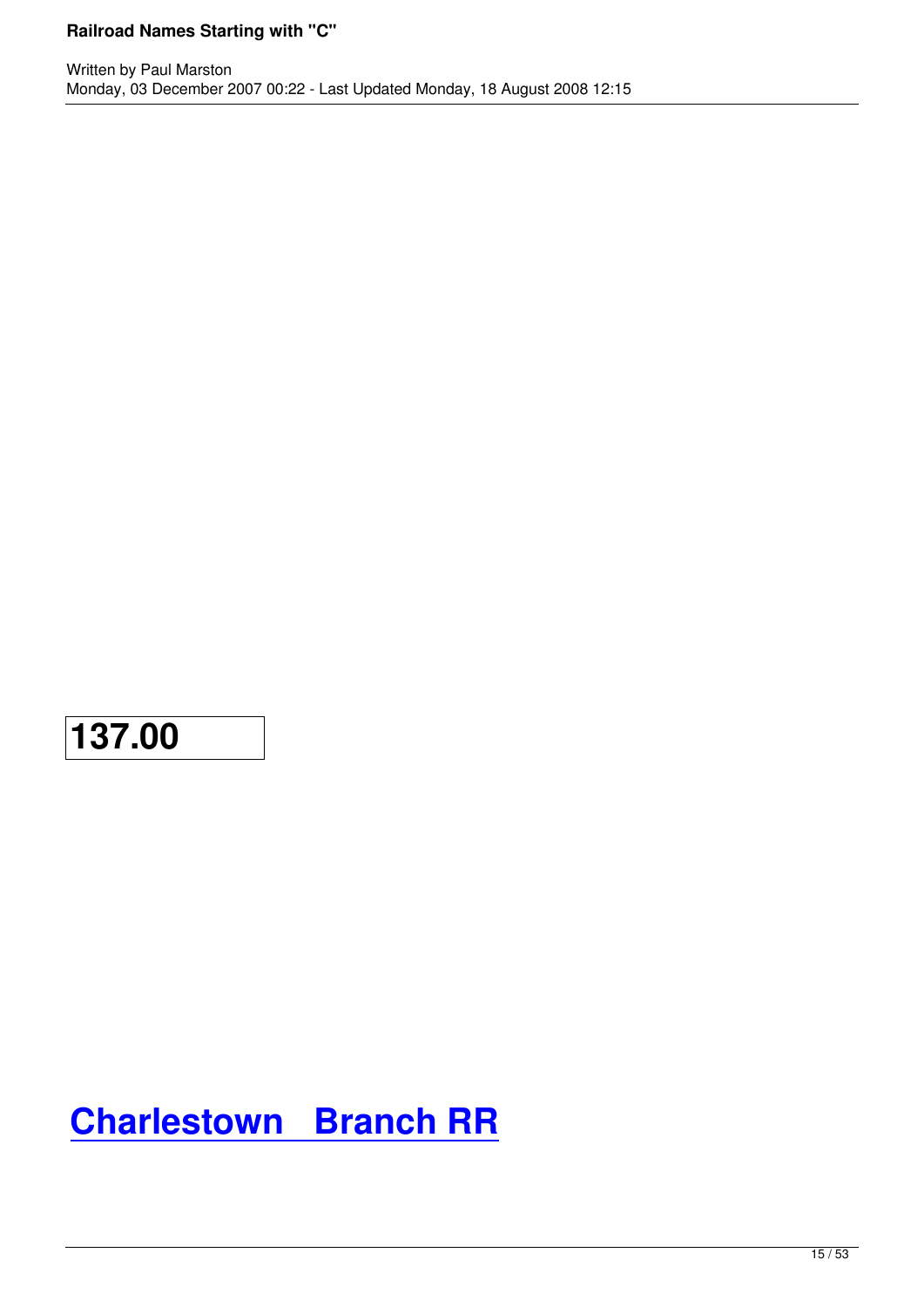

#### **1.40**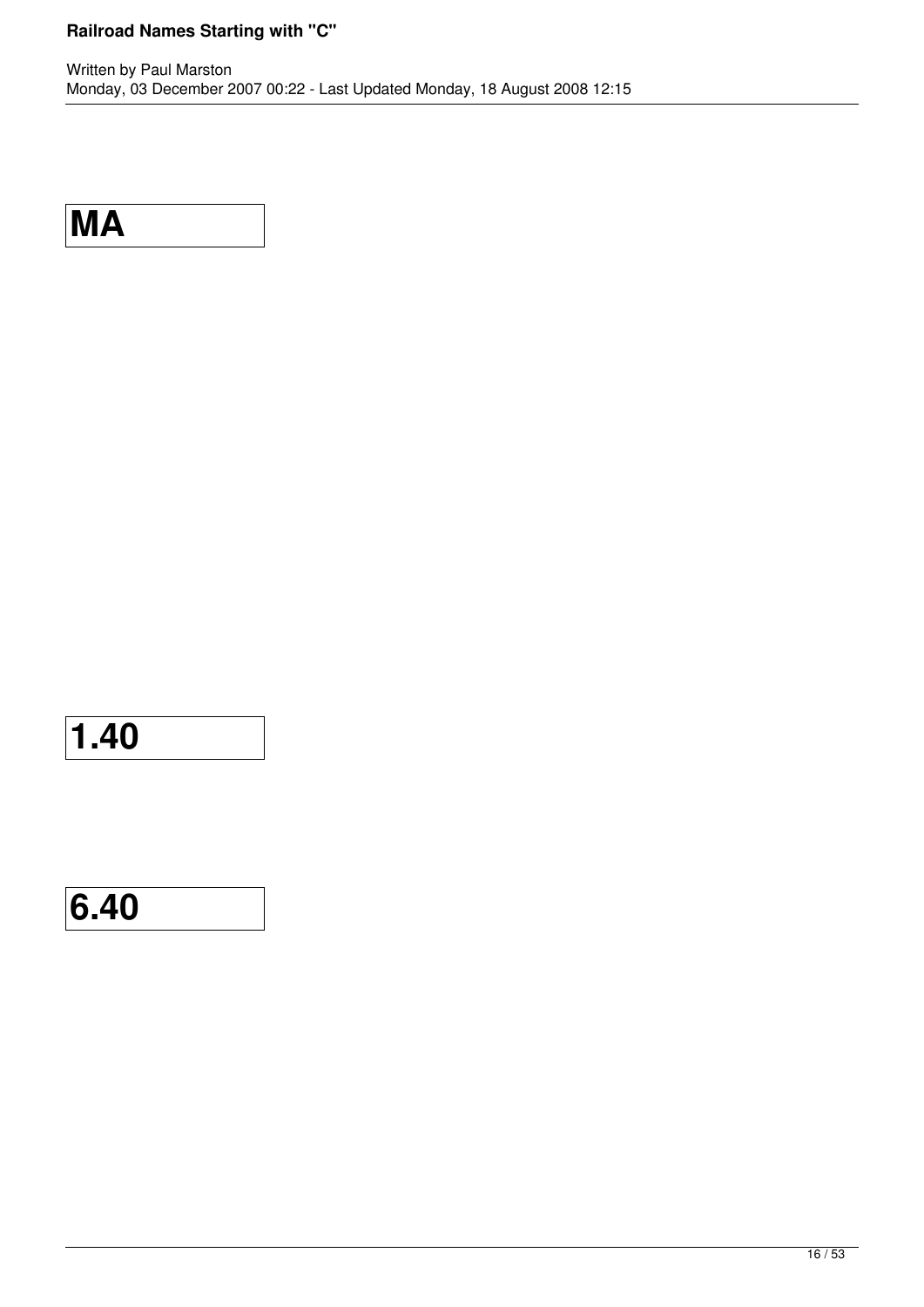Written by Paul Marston by Paul Marston by Paul Marston by Paul Marston by Paul Marston by Paul Marston by Pau

# **Chemung RR**

### **NY**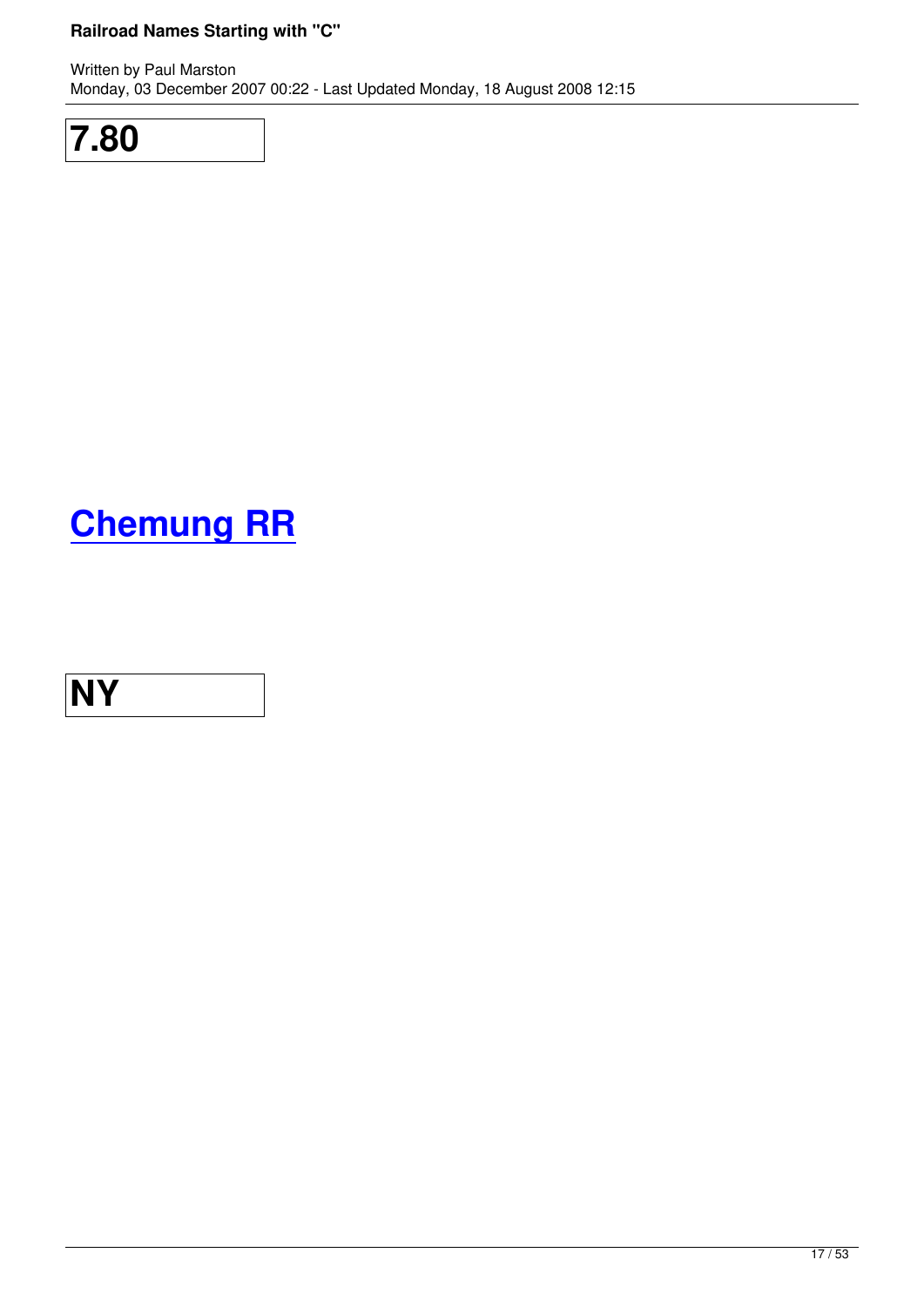Written by Paul Marston by Paul Marston by Paul Marston by Paul Marston by Paul Marston by Paul Marston by Pau

#### **17.36**

#### **17.36**

# **Cheshire RR**

# **Census data includes**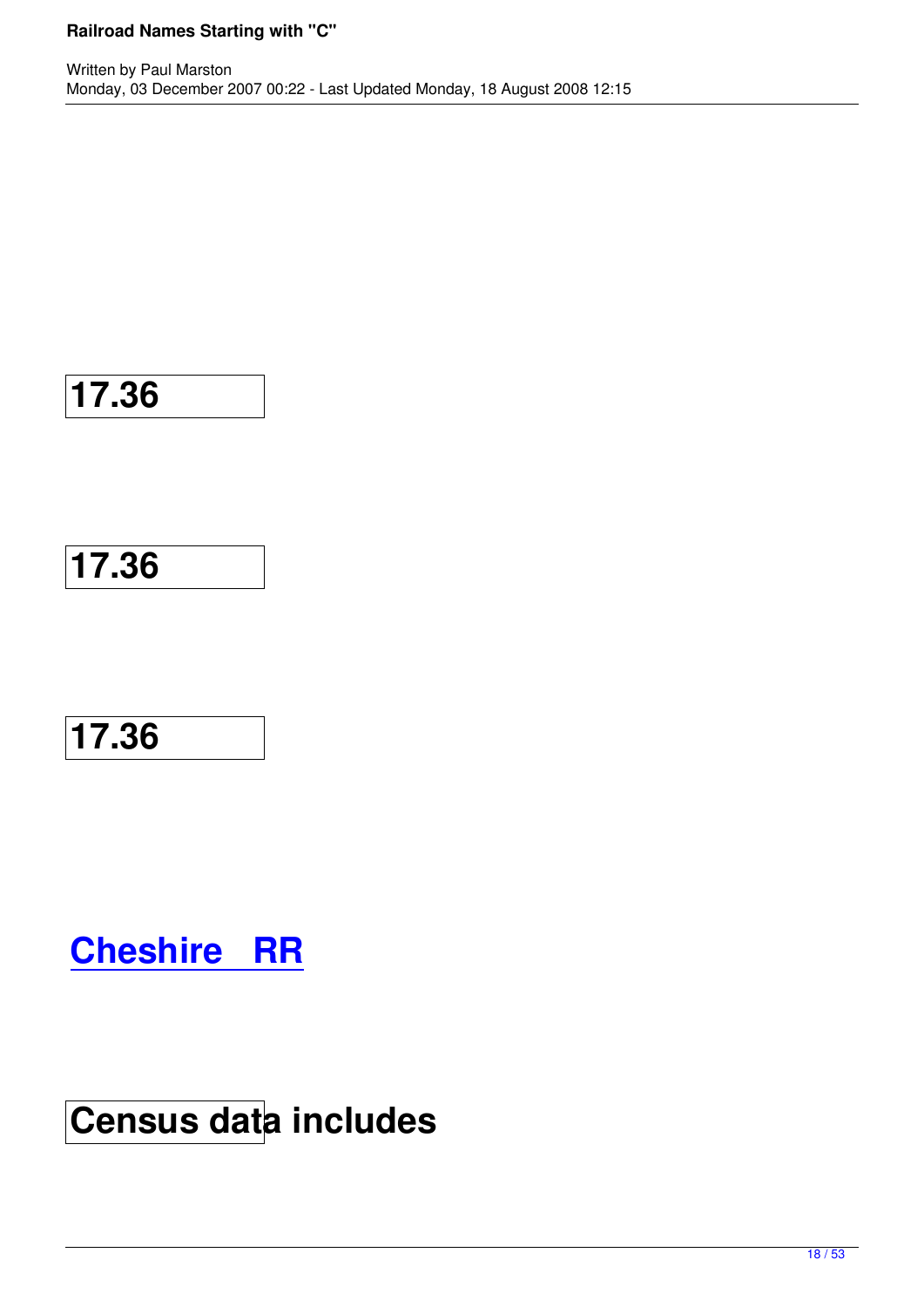# **Winchendon RR**

# **NH**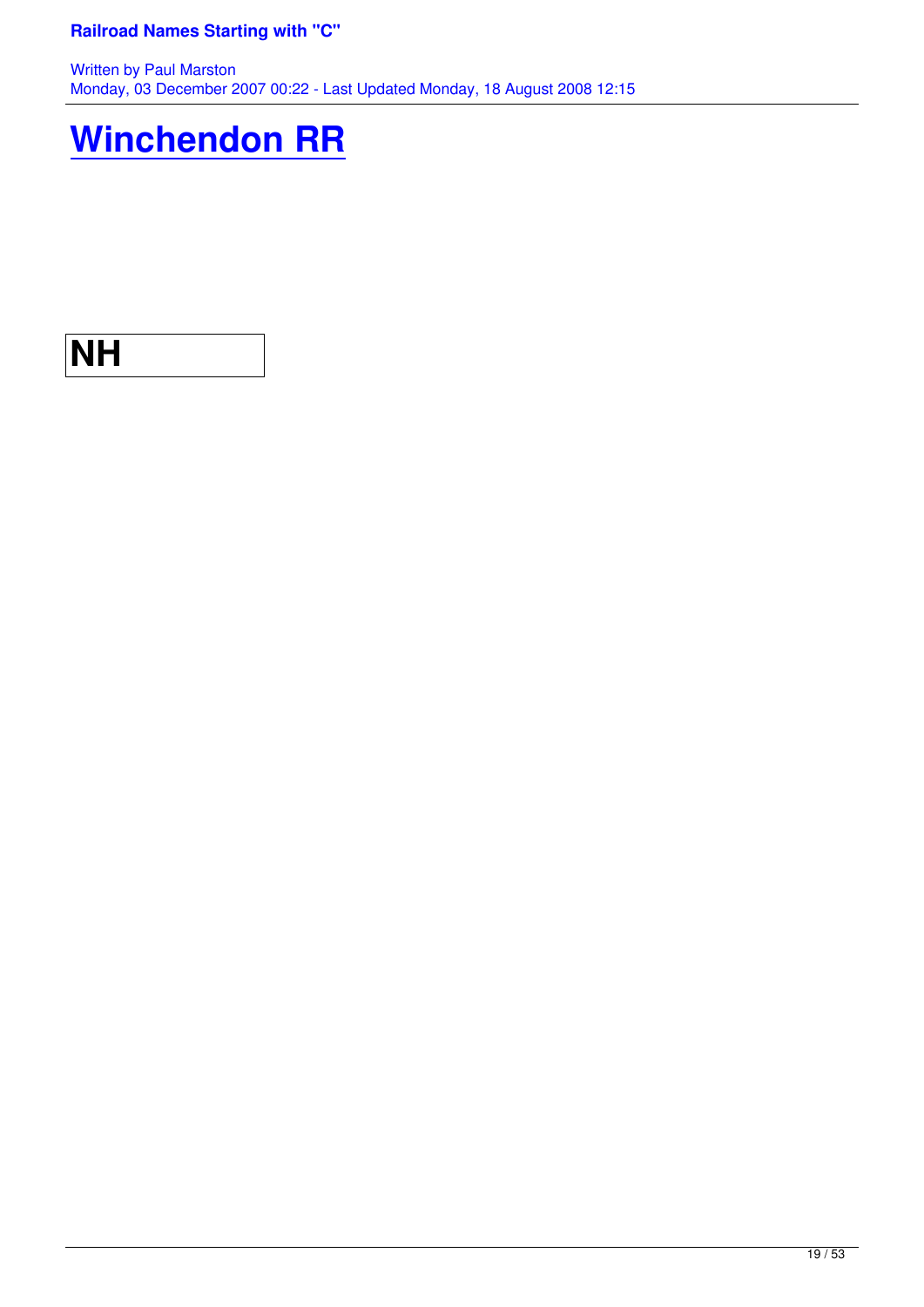**42.83**

**53.64**

# **Chesterfield RR**

$$
\boxed{\text{VA}}
$$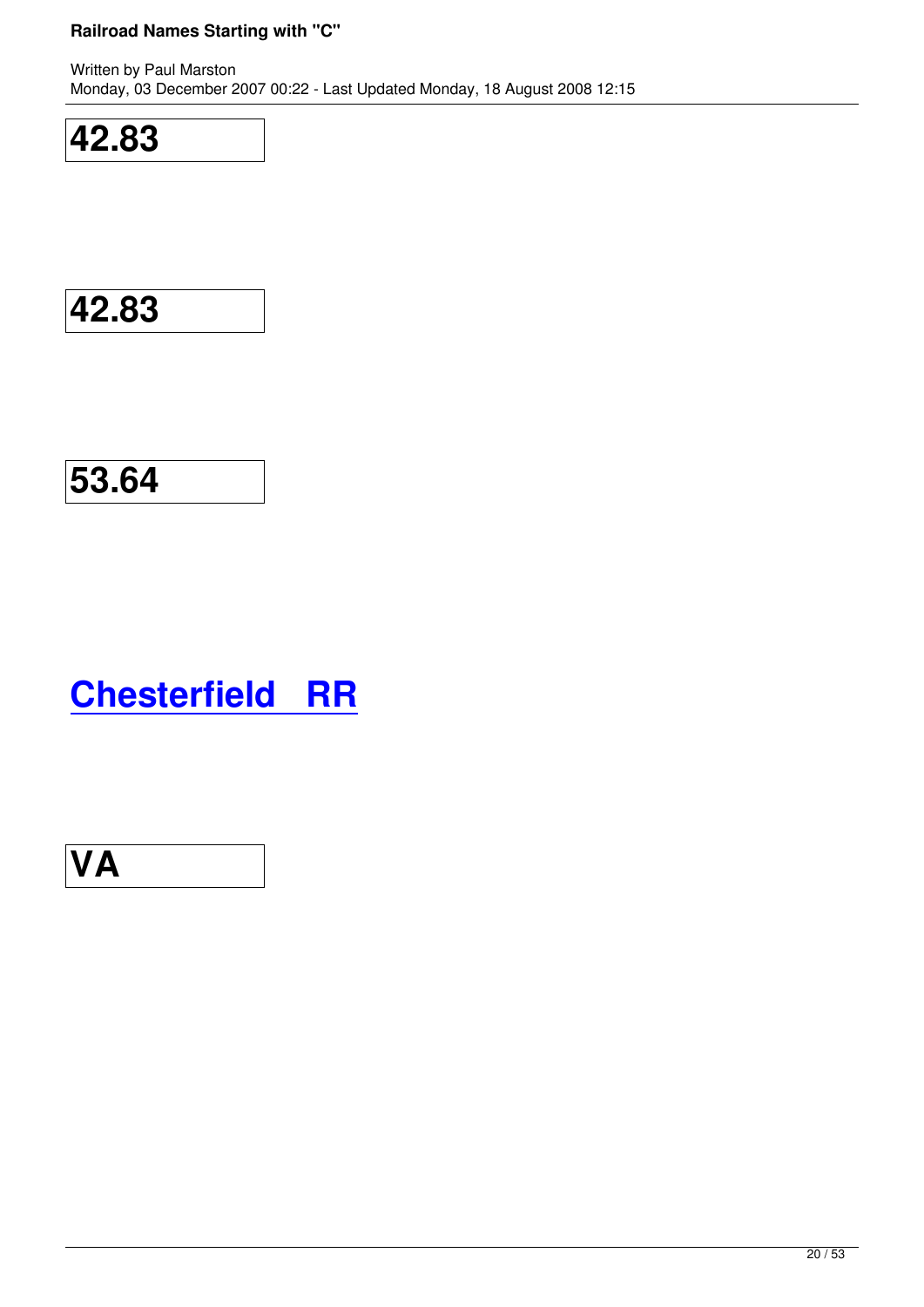#### **13.00**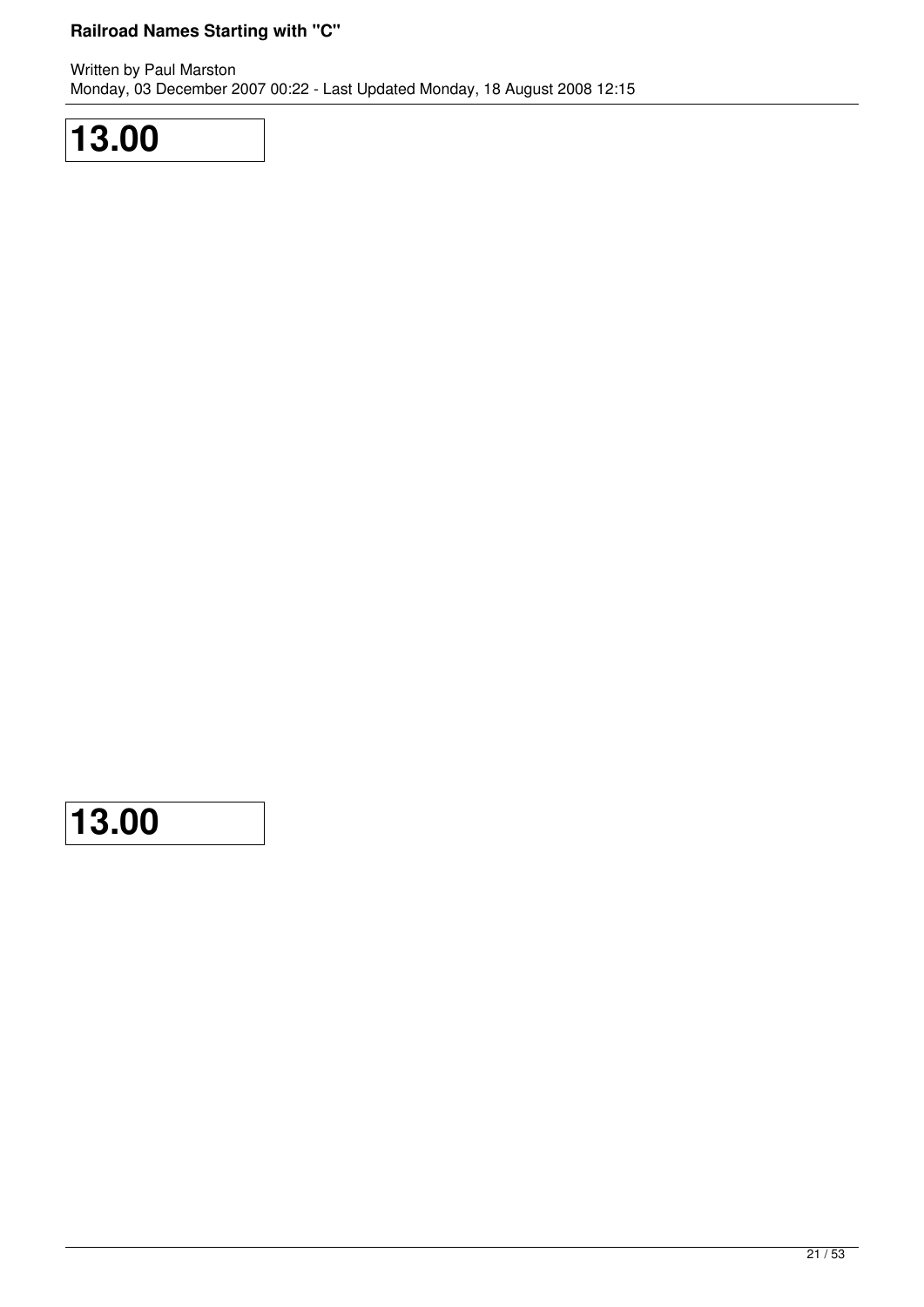# **Chicago, Burlington & Quincy RR**

# **See Aurora Branch RR**

**IL**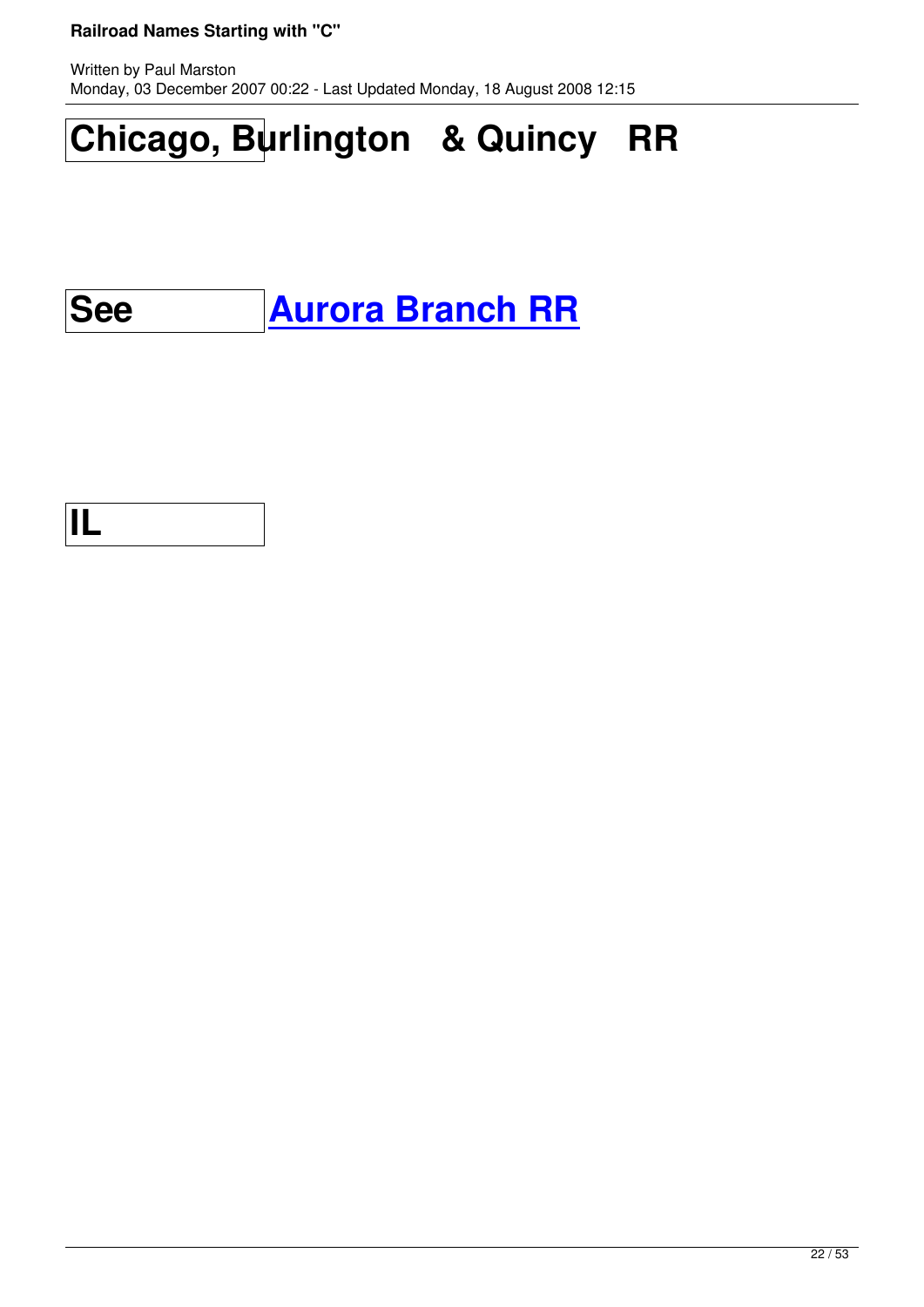Written by Paul Marston by Paul Marston by Paul Marston by Paul Marston by Paul Marston by Paul Marston by Pau

### **13.00**

# **City Point RR**

# **VA**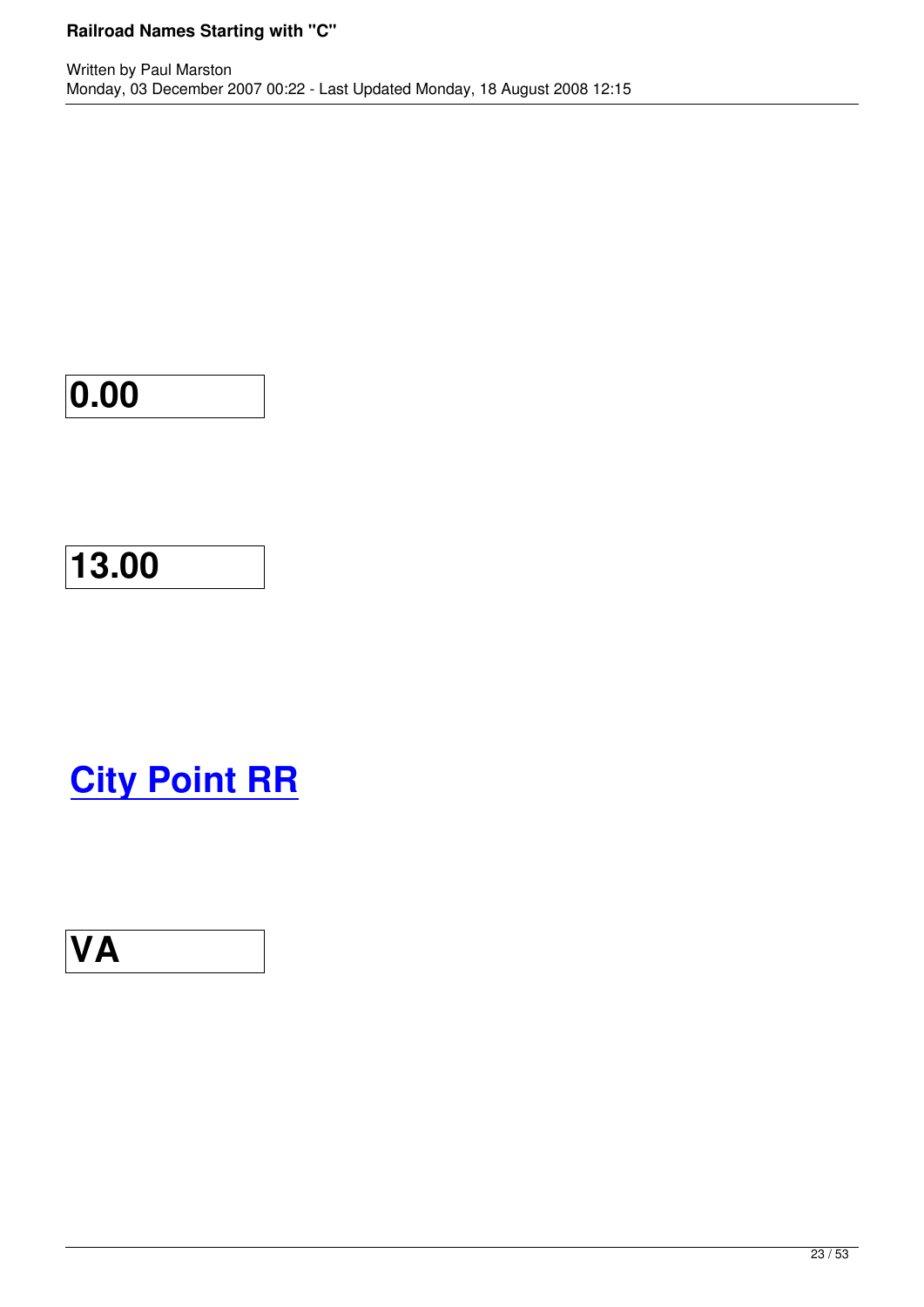#### **10.00**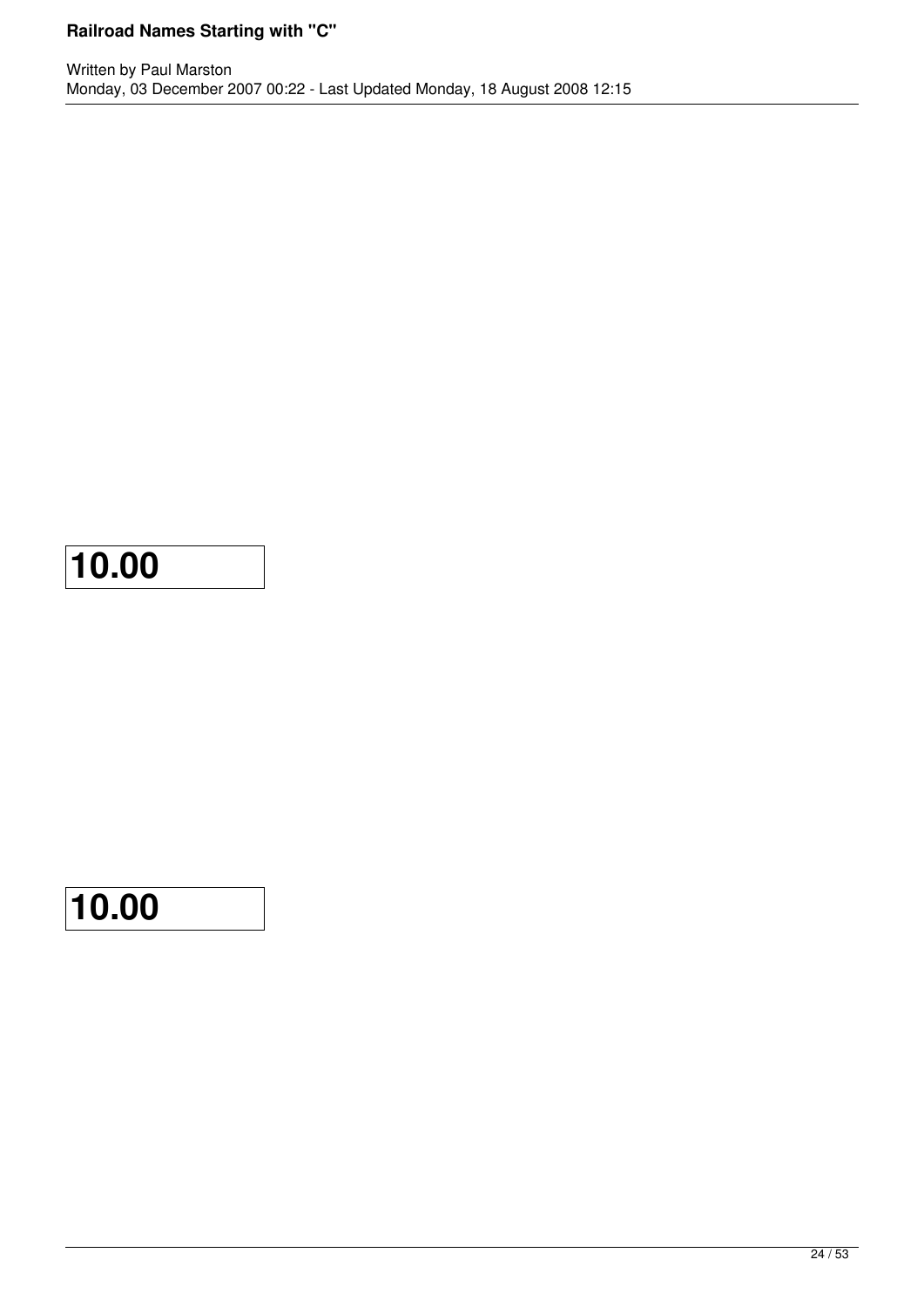# **Cleveland, Columbus & & Rings, Cincinnation**

### **OH**

Written by Paul Marston by Paul Marston by Paul Marston by Paul Marston by Paul Marston by Paul Marston by Pau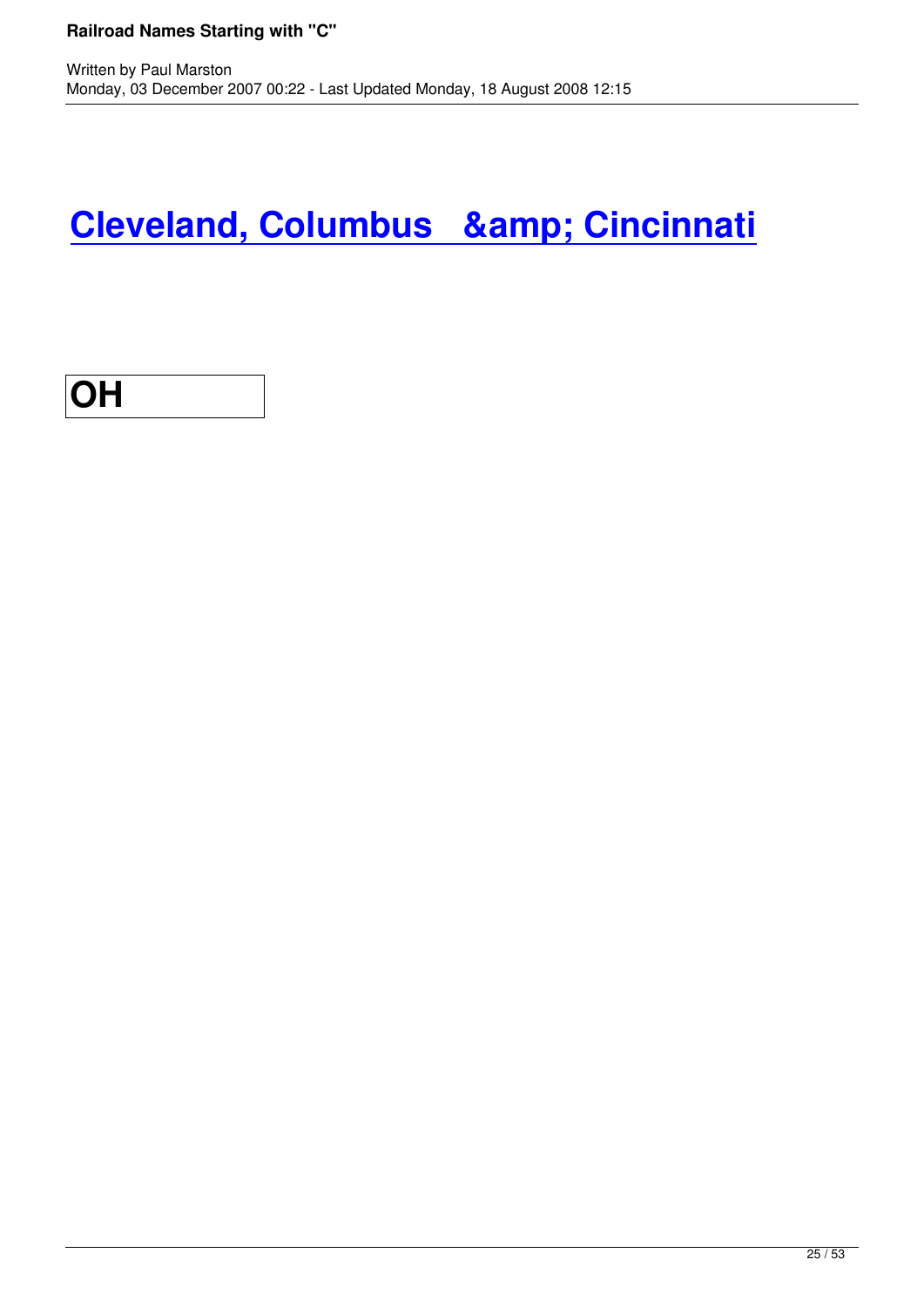**135.41**

**135.41**

# **Clinton & Port Hudson RR**

$$
\boxed{\mathsf{LA}}
$$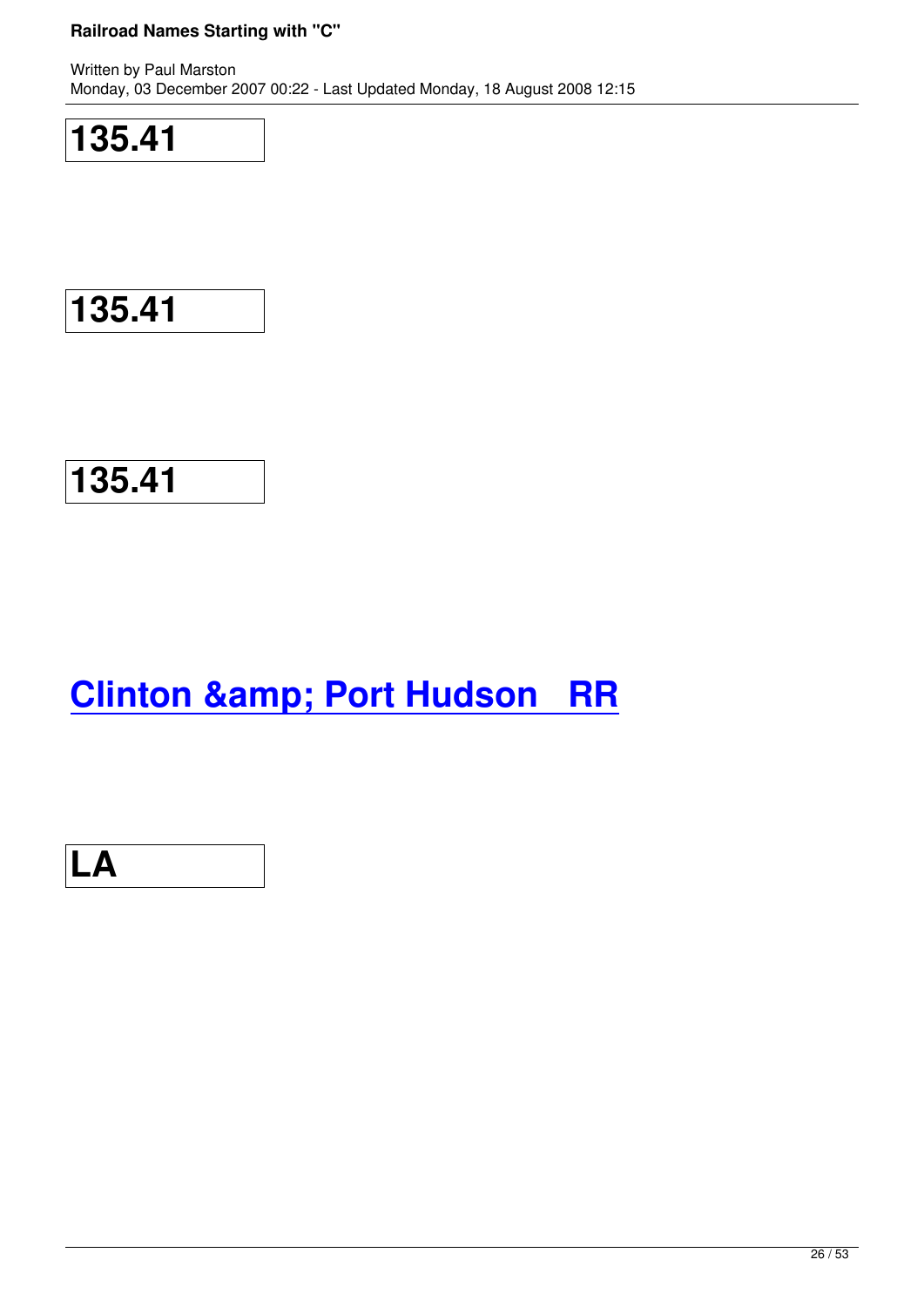Written by Paul Marston by Paul Marston by Paul Marston by Paul Marston by Paul Marston by Paul Marston by Pau

### **14.00**

# **14.00**

# **Clover Hill RR**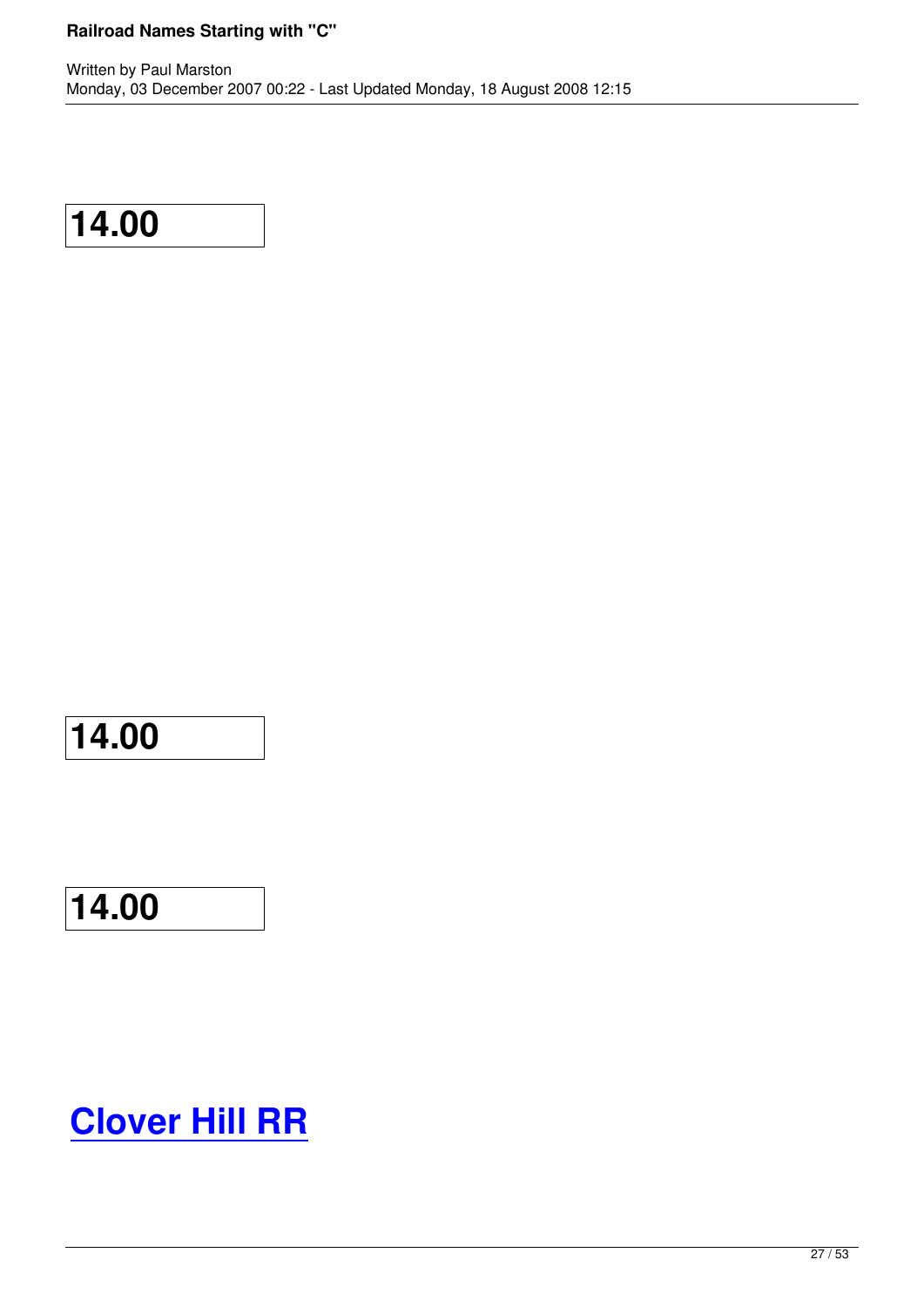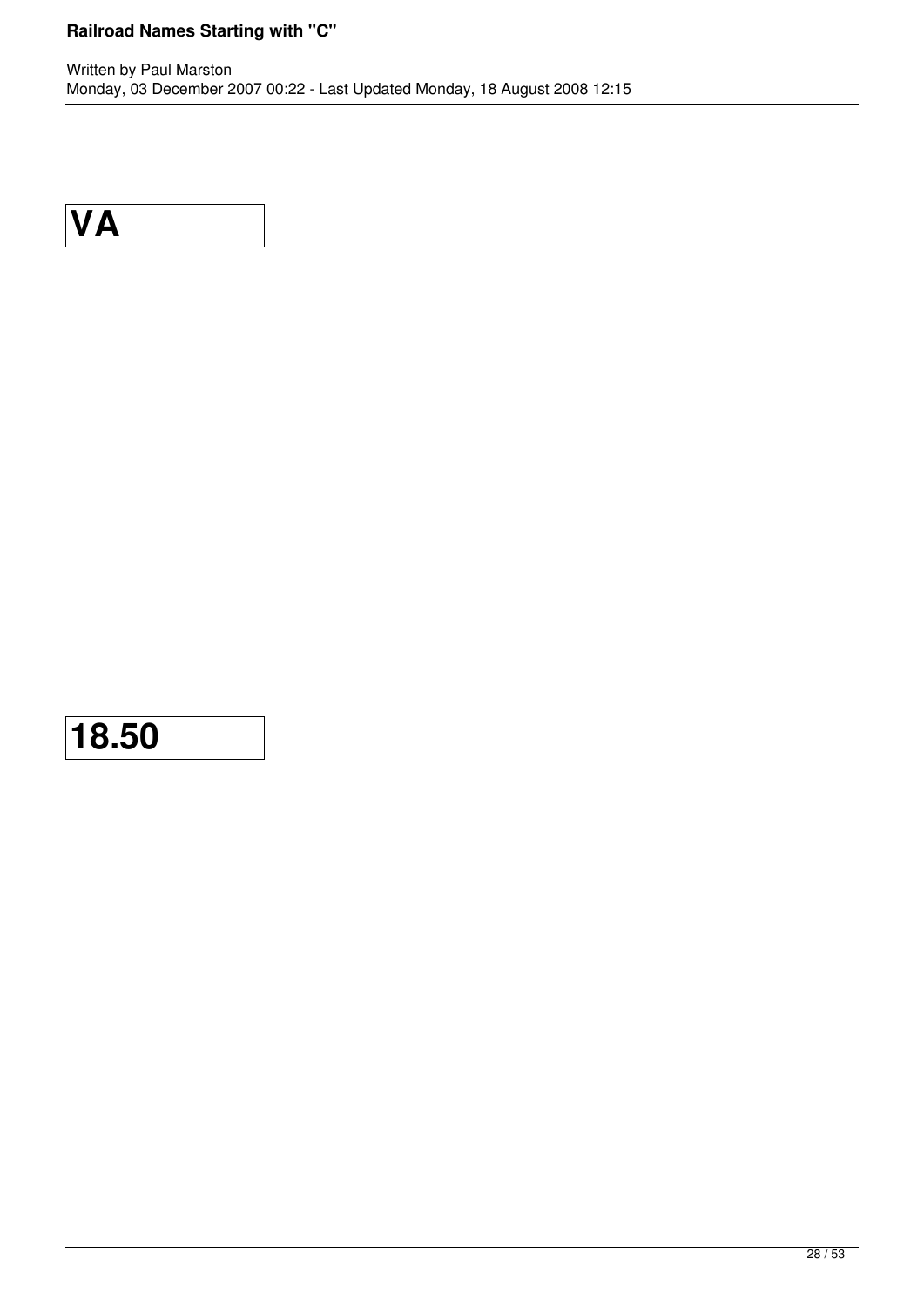# **18.50**

# **Cocheco RR**

# **NH**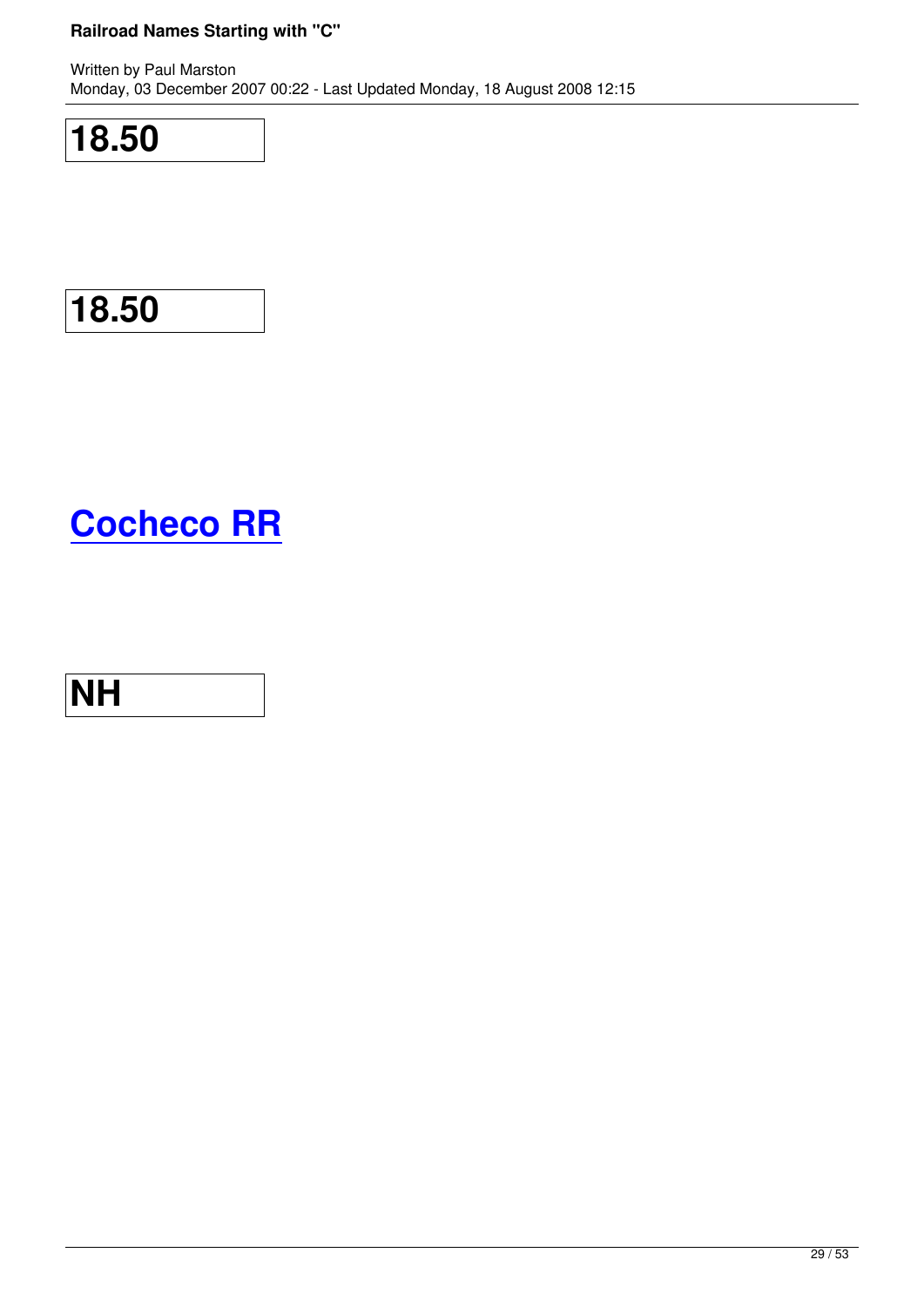Written by Paul Marston by Paul Marston by Paul Marston by Paul Marston by Paul Marston by Paul Marston by Pau

### **17.53**

#### **17.53**

# **Columbus & amp; Lake Erie RR**

# **OH**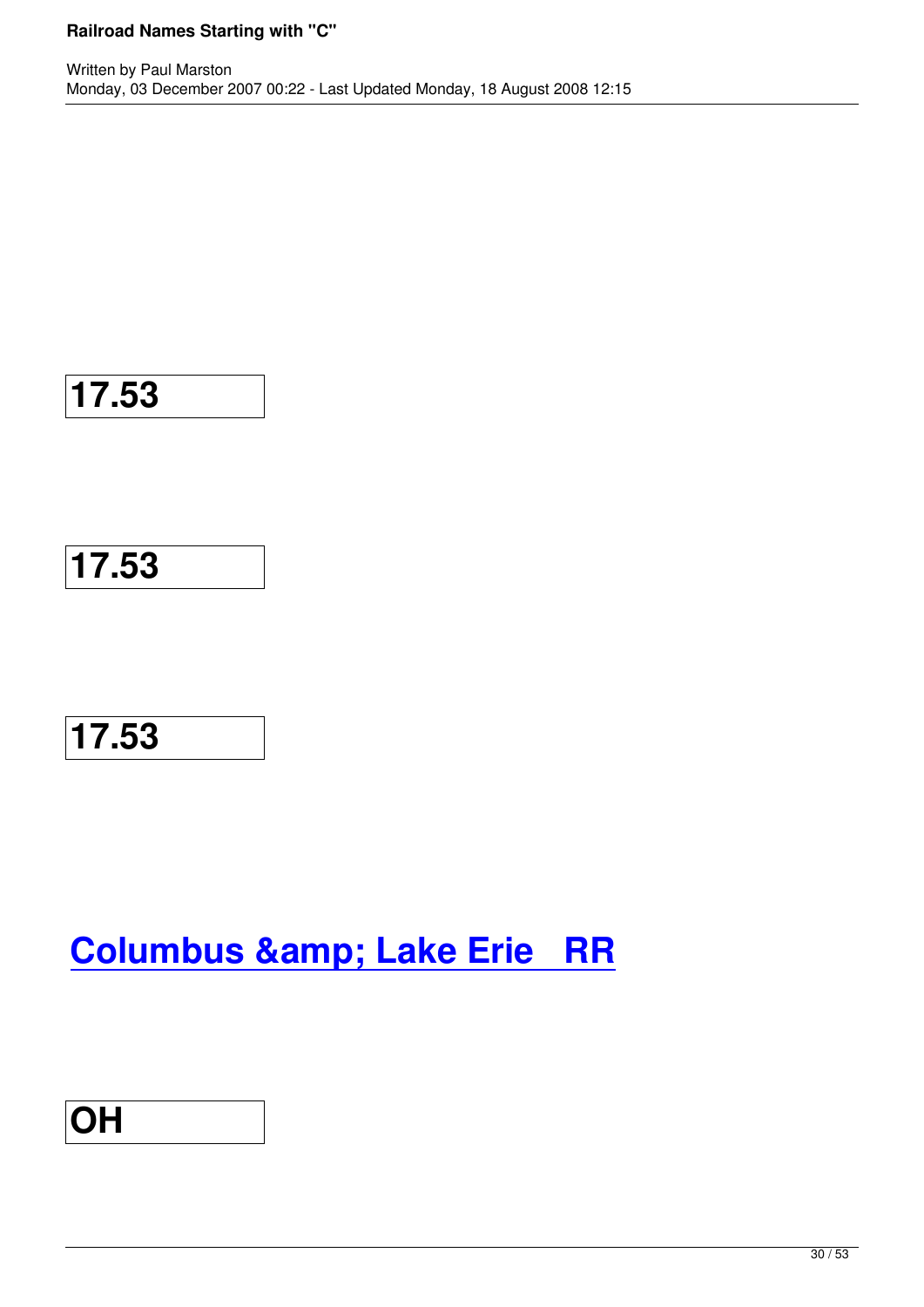# **62.00**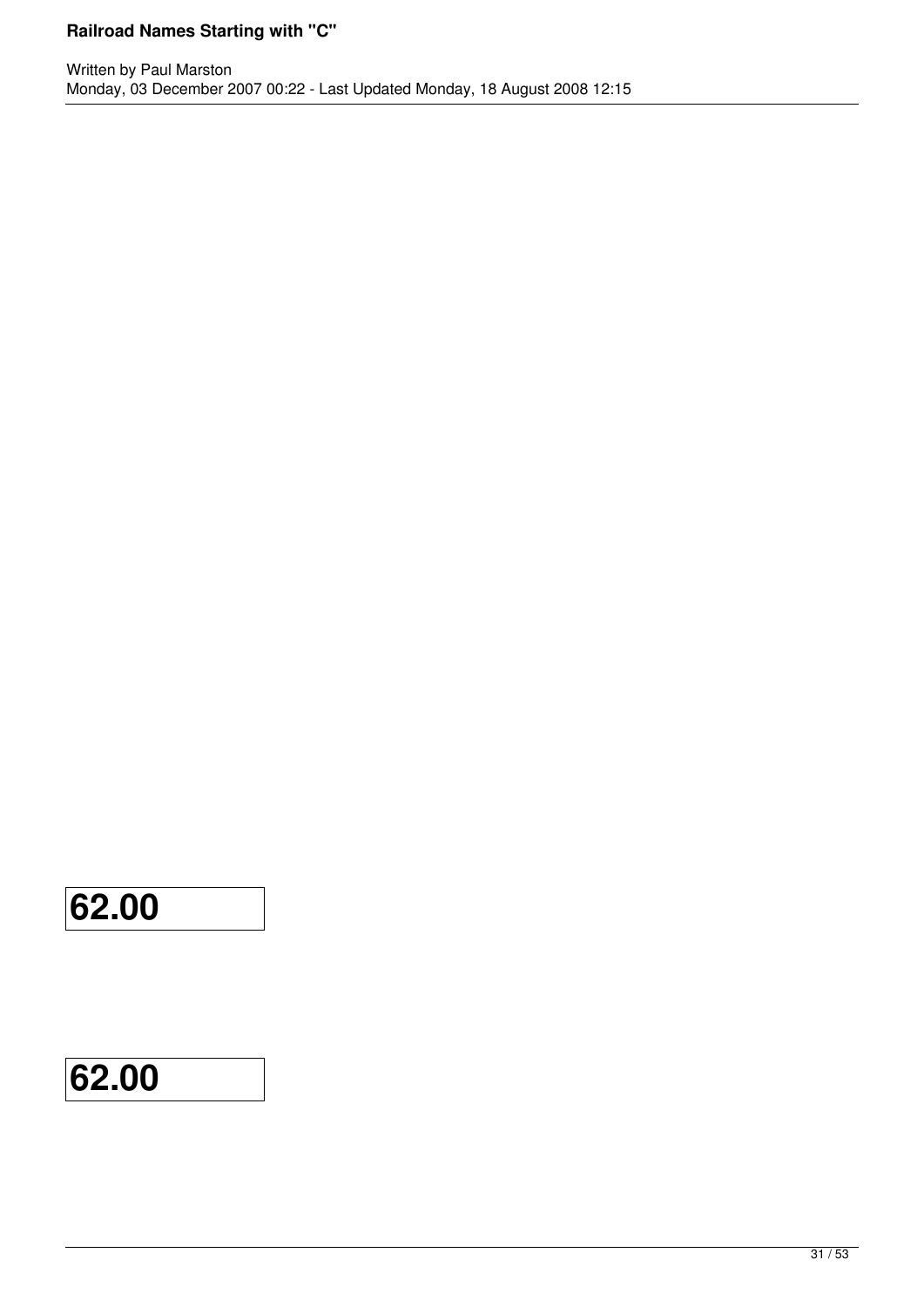# **Columbus & amp; Xenia RR**

#### **OH**

Written by Paul Marston by Paul Marston by Paul Marston by Paul Marston by Paul Marston by Paul Marston by Pau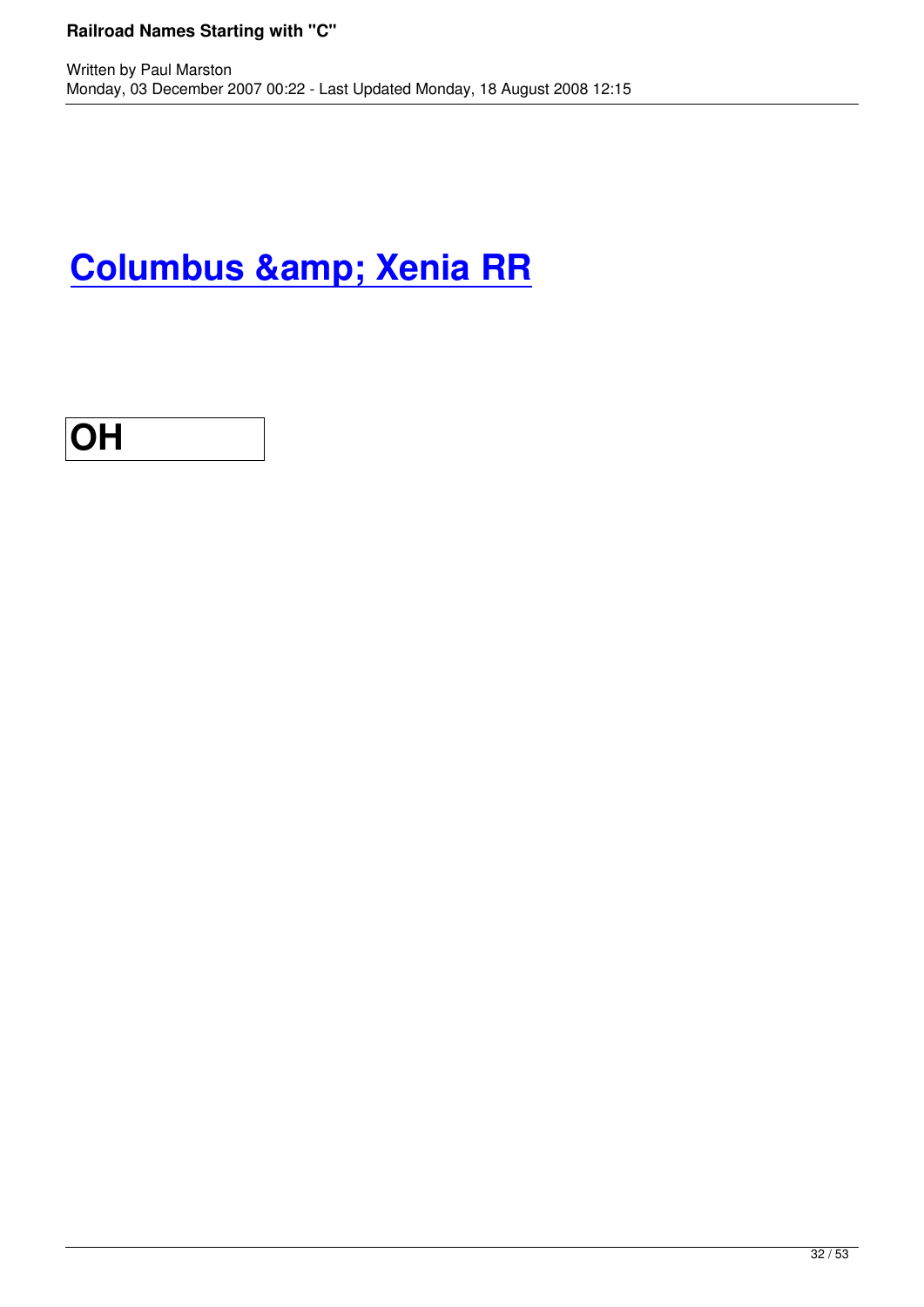### **54.56**

### **54.56**

### **Commercial & RR Bank of Vicksbur**

**MS**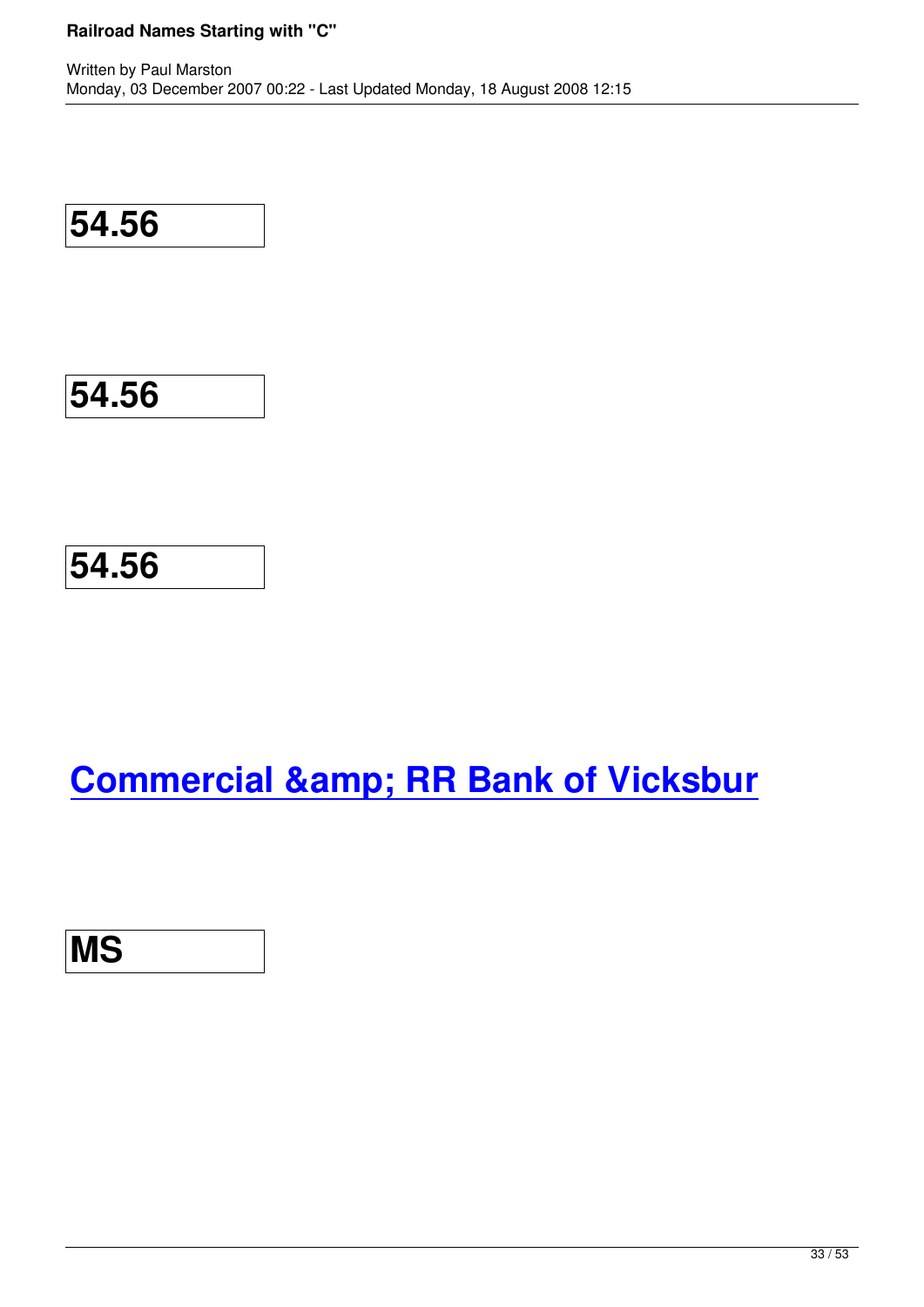# **2.00**

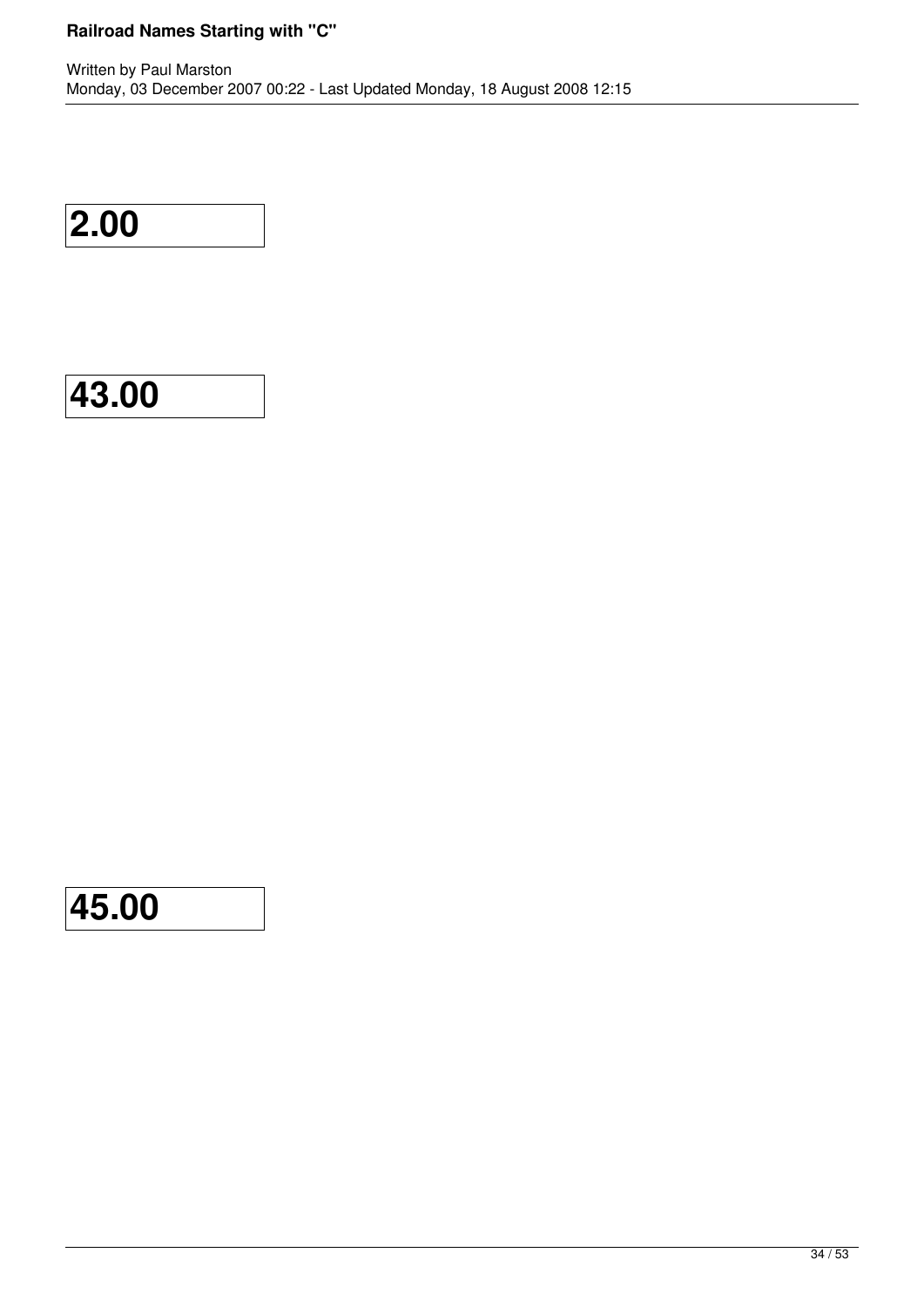# **Concord & Claremont RWY**

# **NH**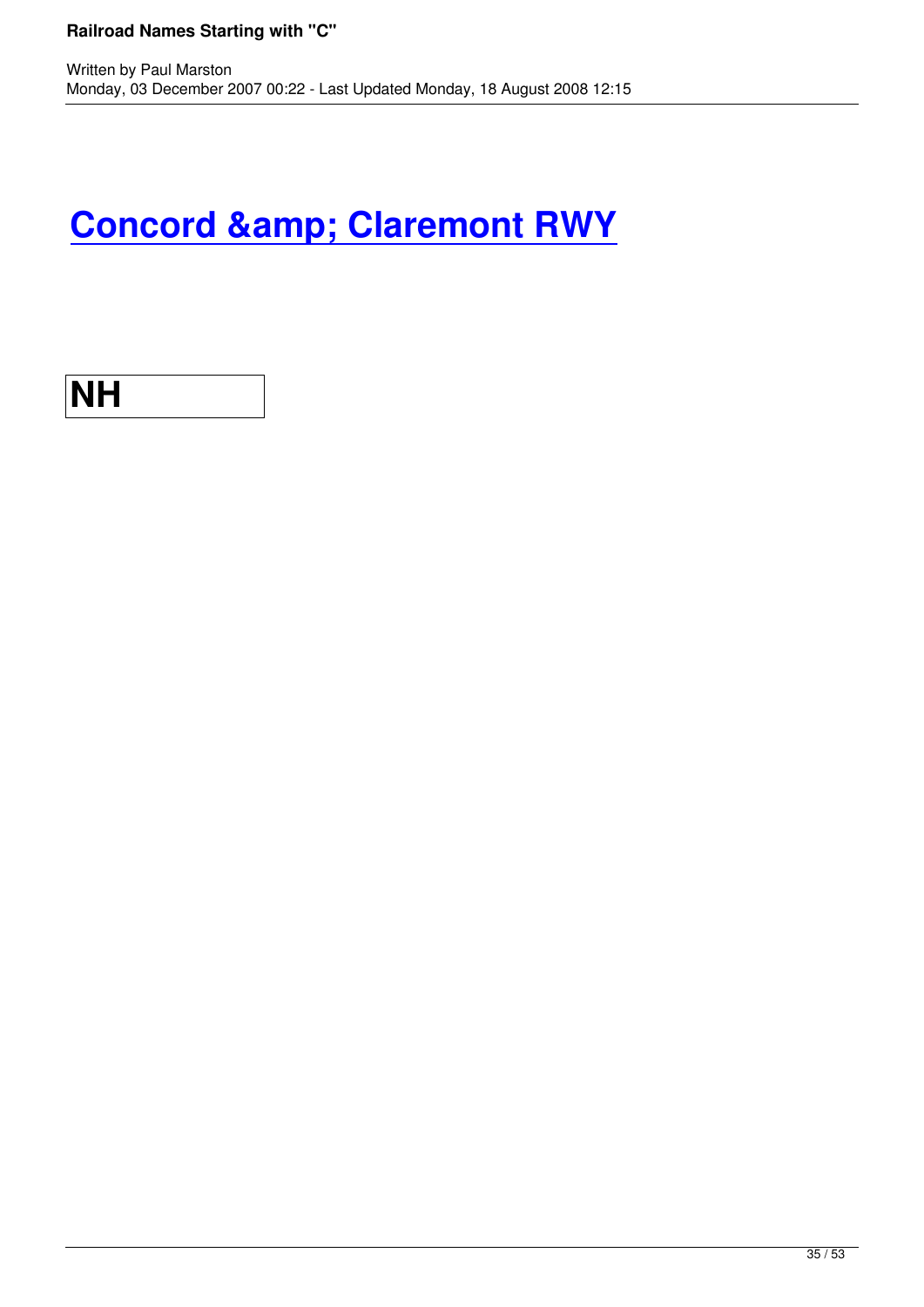

# **Concord & Portsmouth RR**

**See Portsmouth & amp; Concord RR** 

$$
|\mathsf{NH}|
$$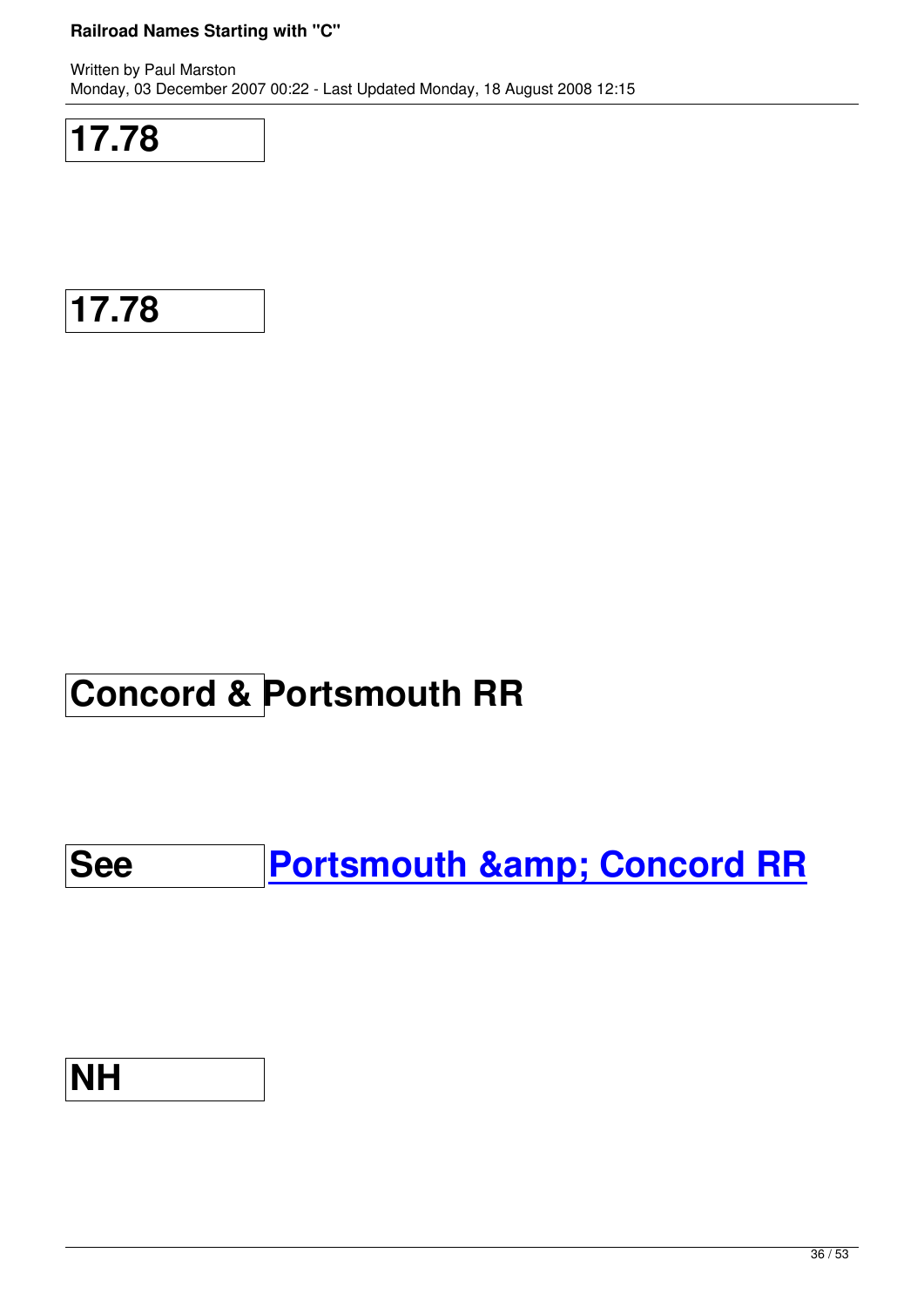# **0.00**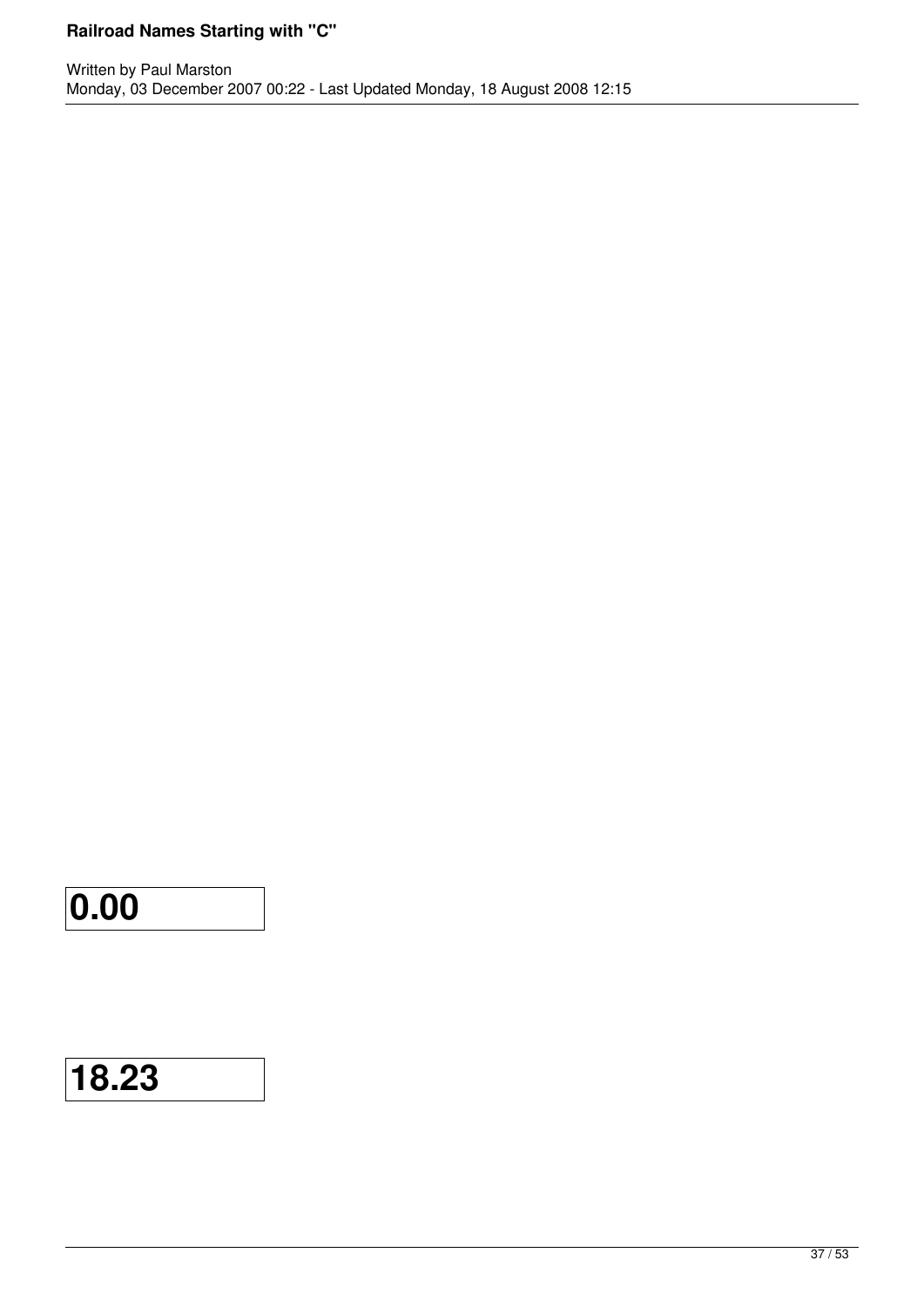### **Concord RR**

Written by Paul Marston by Paul Marston by Paul Marston by Paul Marston by Paul Marston by Paul Marston by Pau

### **NH**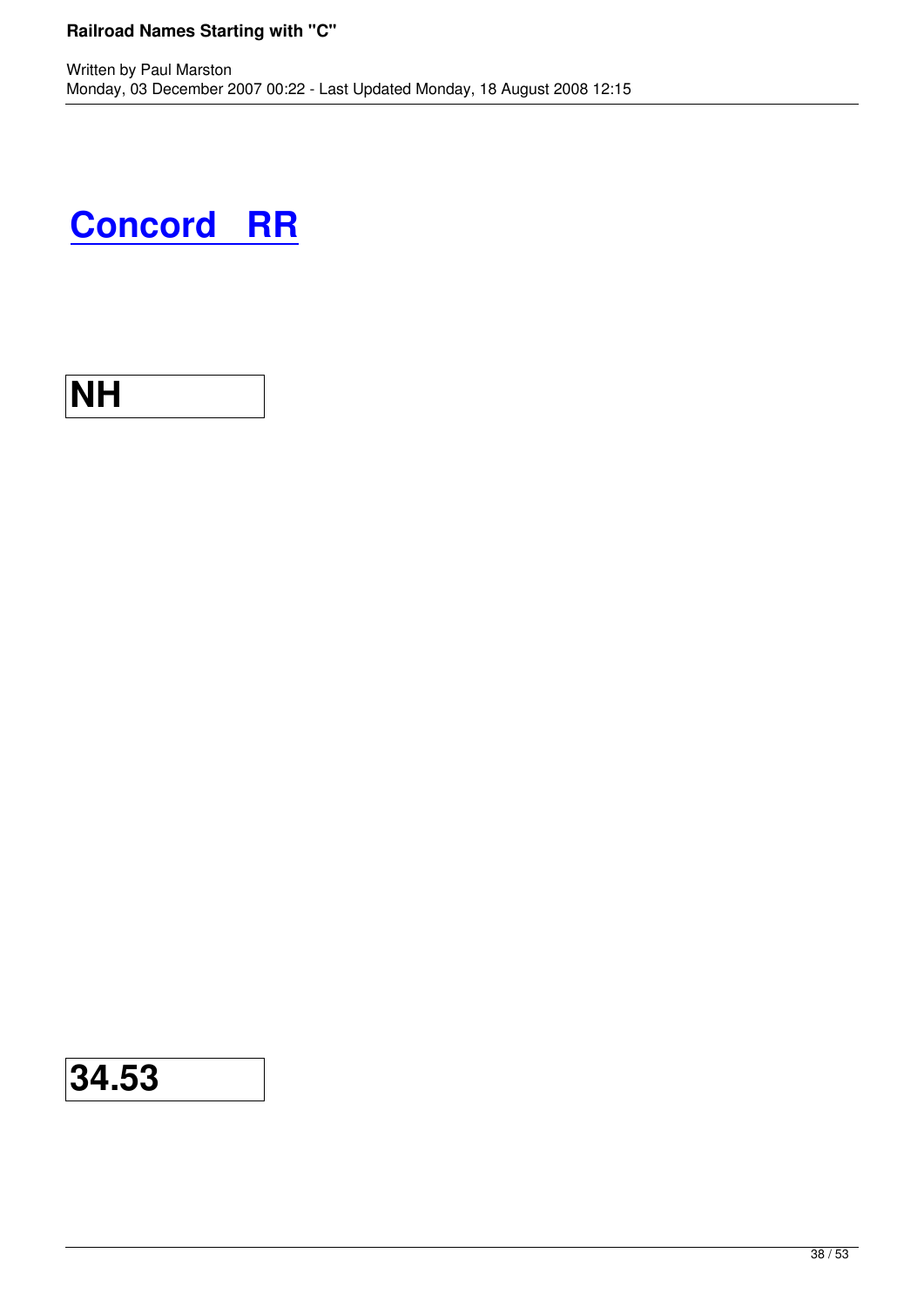$$
\fbox{34.53}
$$

$$
\fbox{34.53}
$$

# **Connecticut & Passumpsic Rivers**

$$
\mathsf{V}\mathsf{T}
$$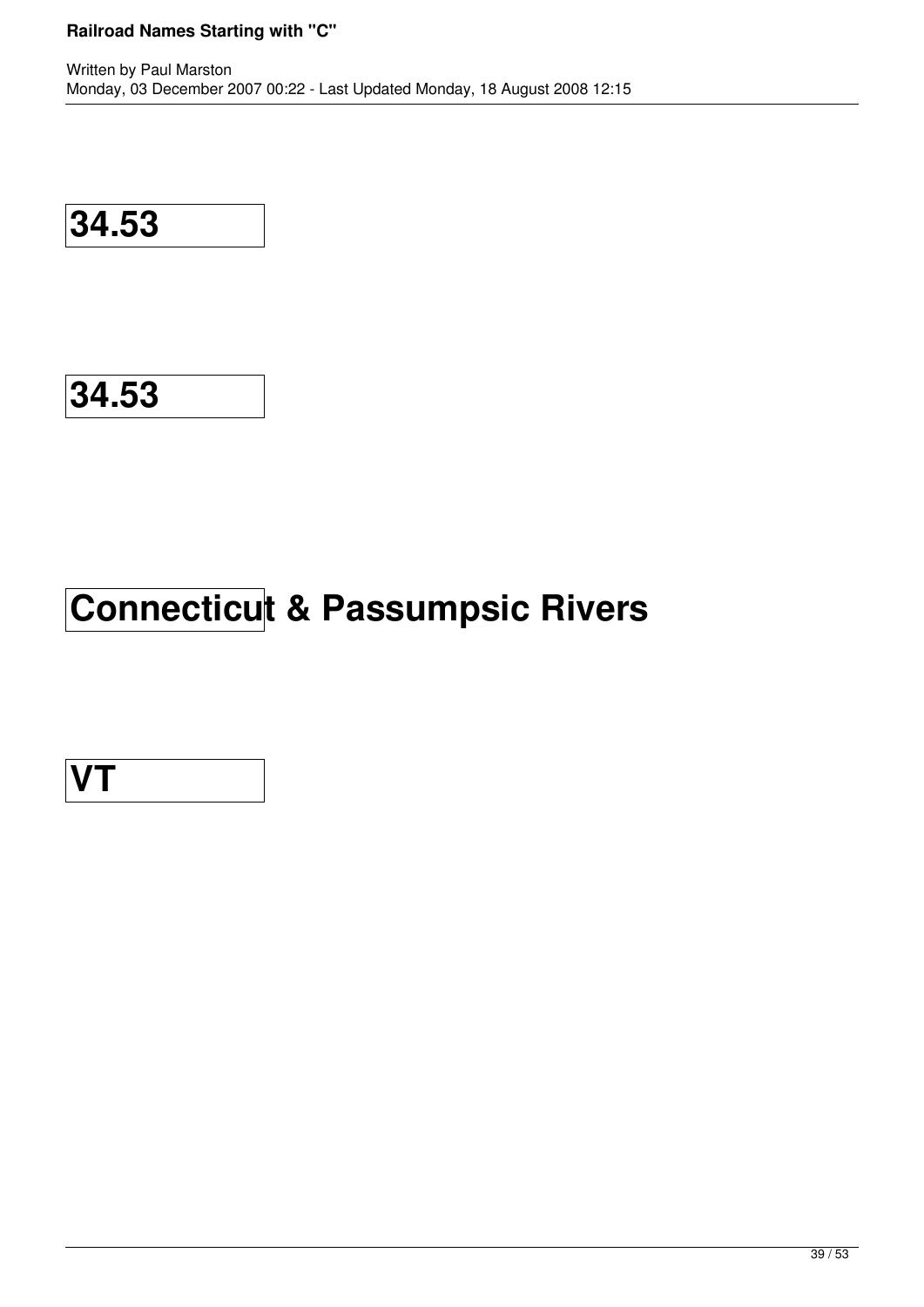Written by Paul Marston by Paul Marston by Paul Marston by Paul Marston by Paul Marston by Paul Marston by Pau

#### **40.03**

### **40.03**

# **Connecticut River RR**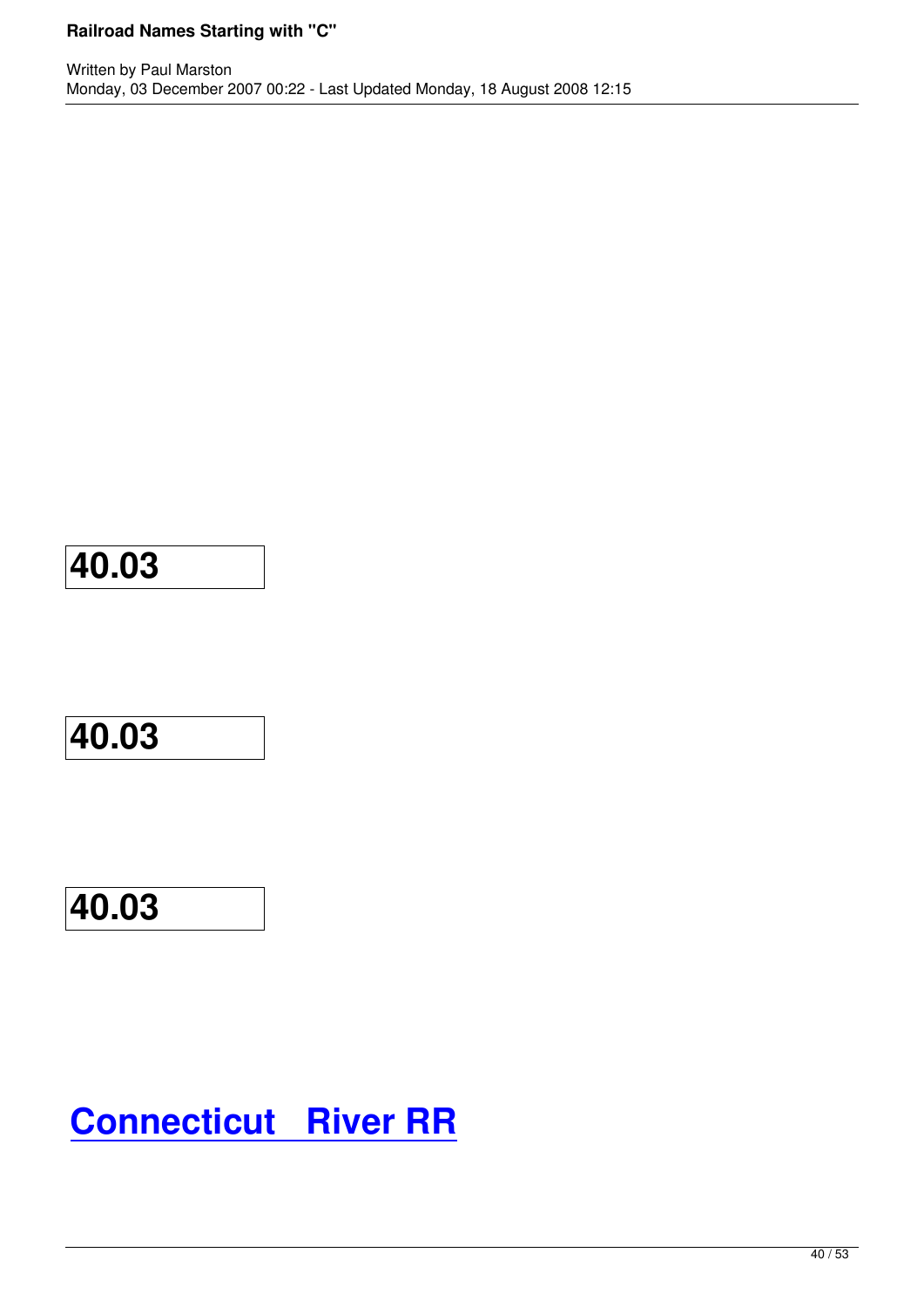

# **3.22**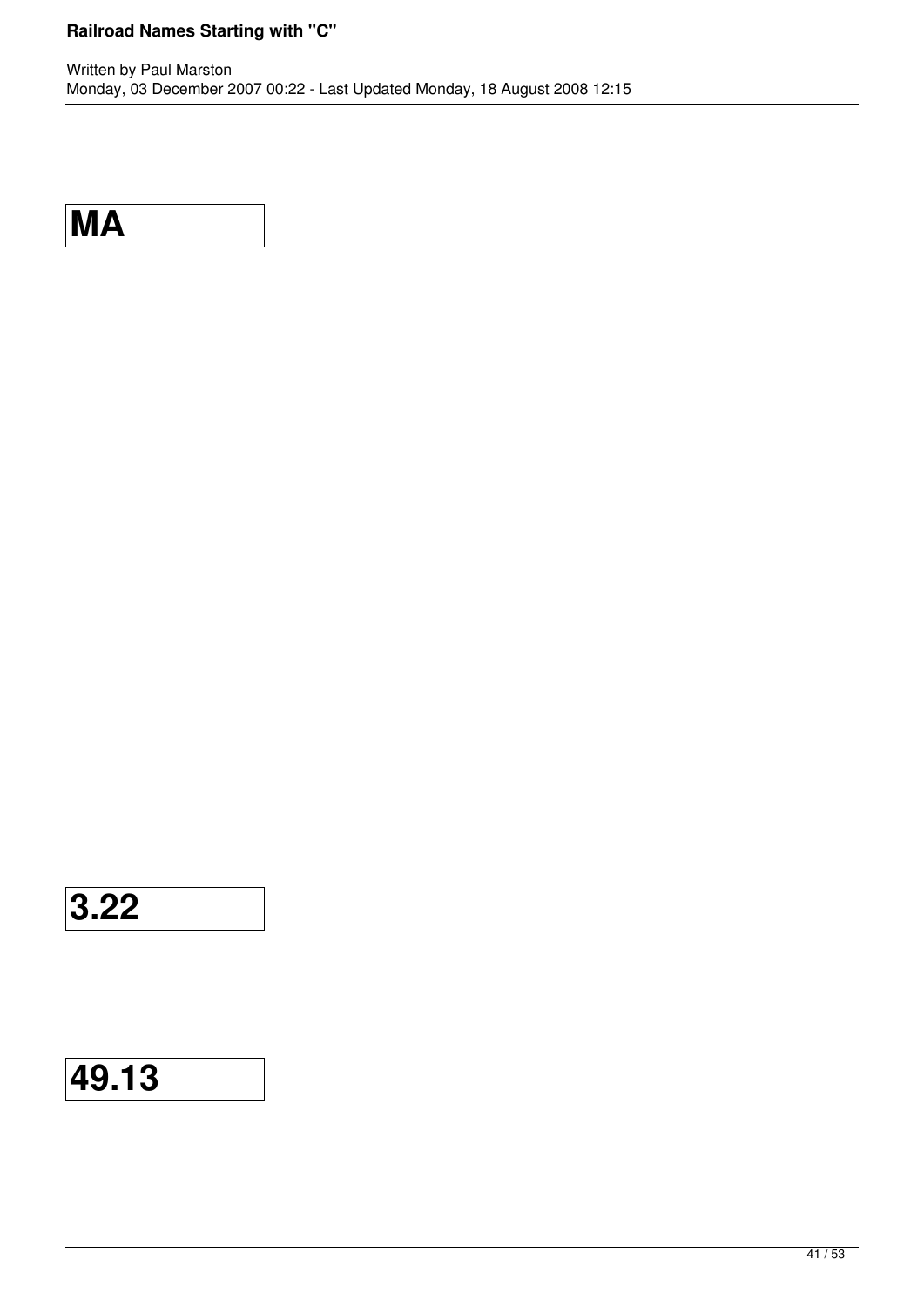**52.35**

# **Contoocook River RR**

**See Contoocook Valley RR** 

**NH**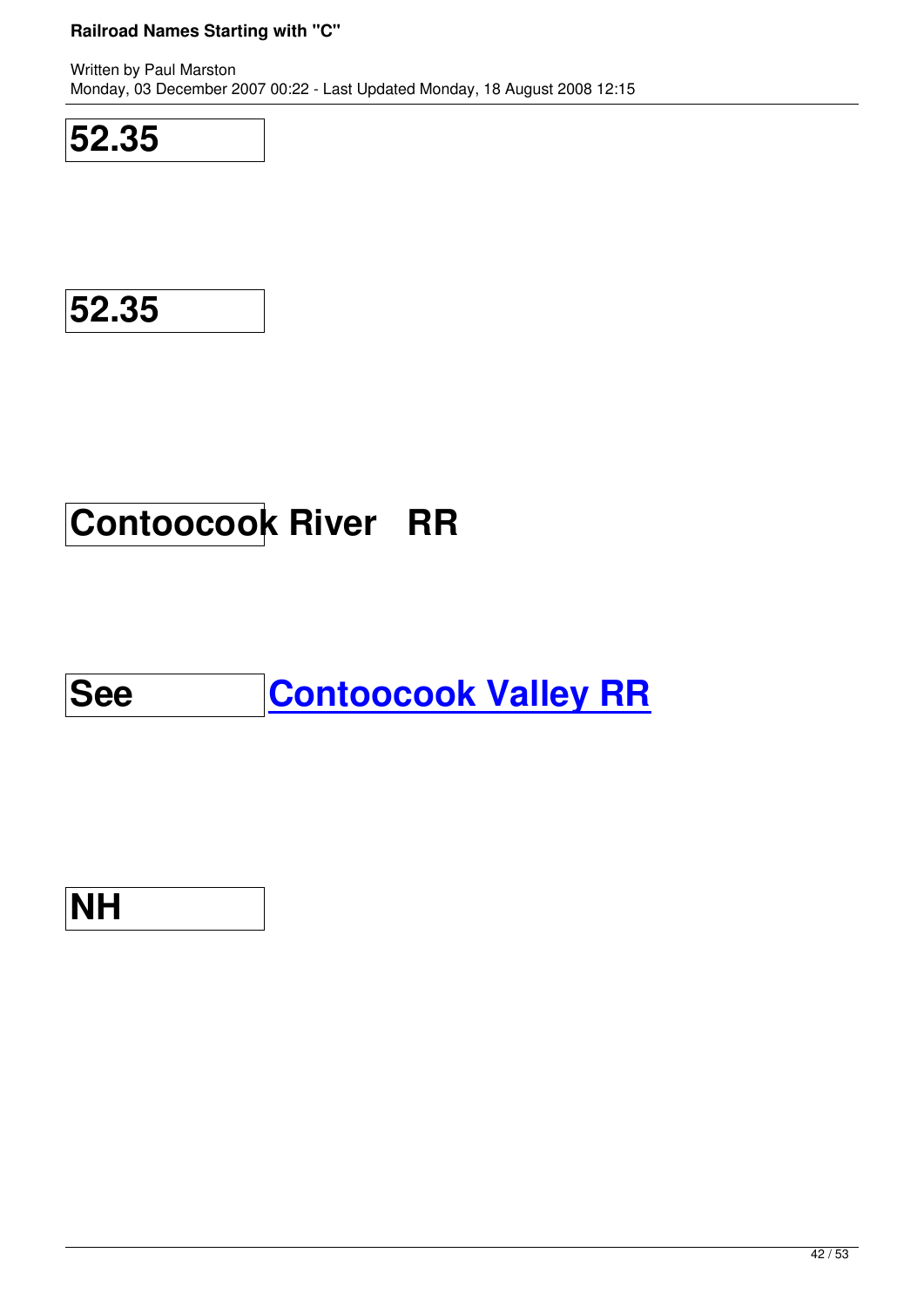Written by Paul Marston by Paul Marston by Paul Marston by Paul Marston by Paul Marston by Paul Marston by Pau

# **14.16**

# **Contoocook Valley RR**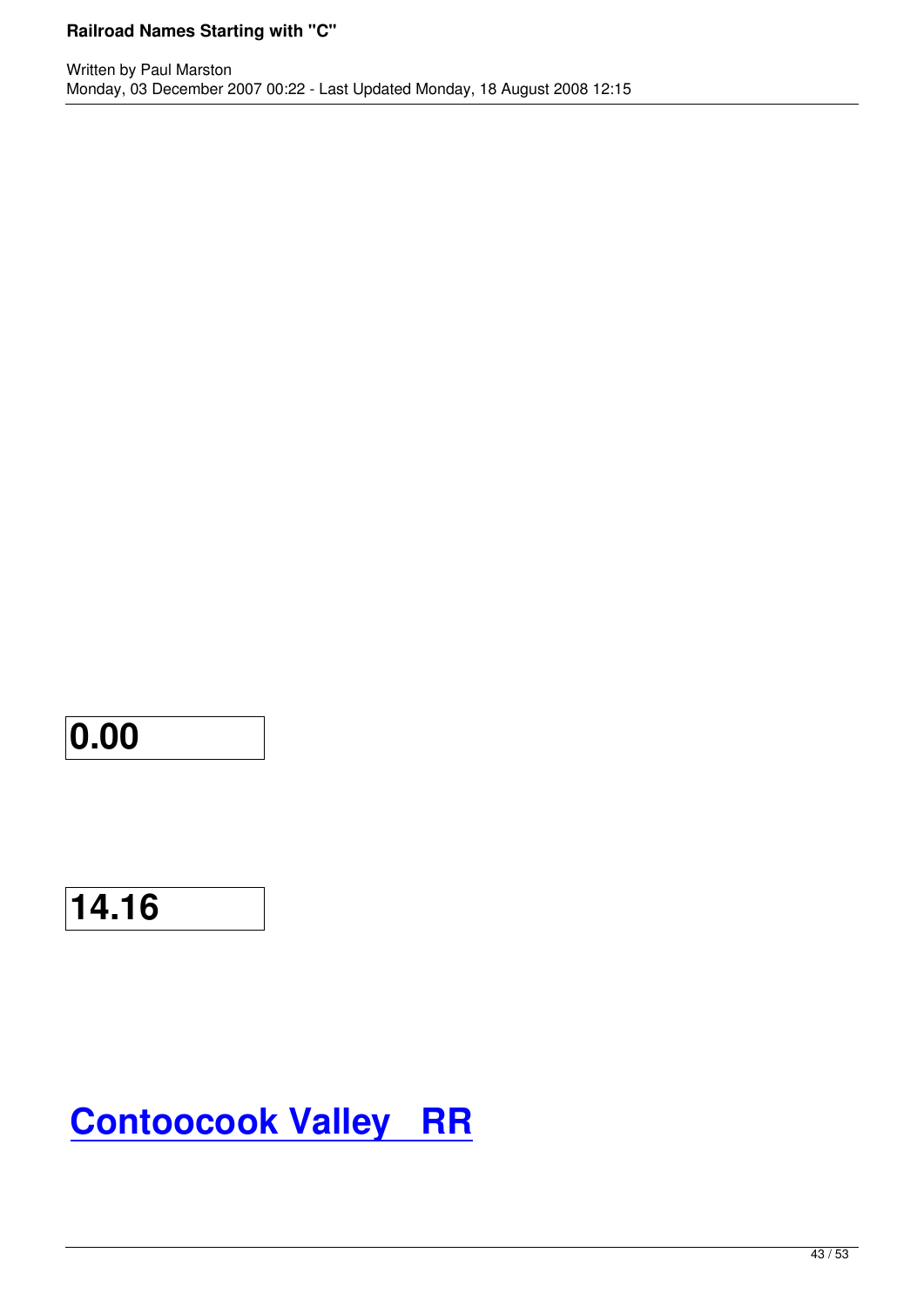# **NH**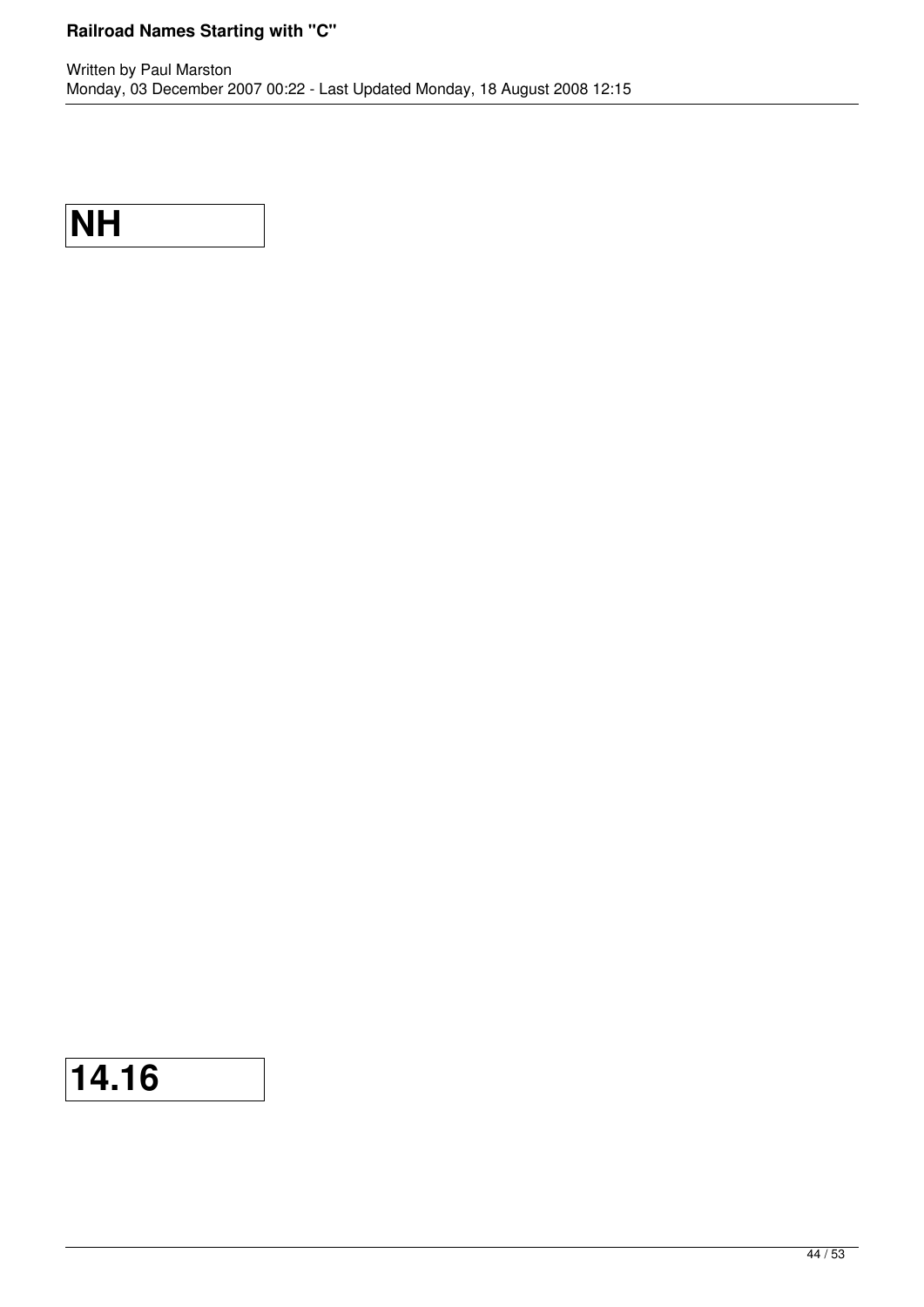Written by Paul Marston by Paul Marston by Paul Marston by Paul Marston by Paul Marston by Paul Marston by Pau

# **Cumberland & Pennsylvania RR**

**See Mount Savage RR** 

**MD**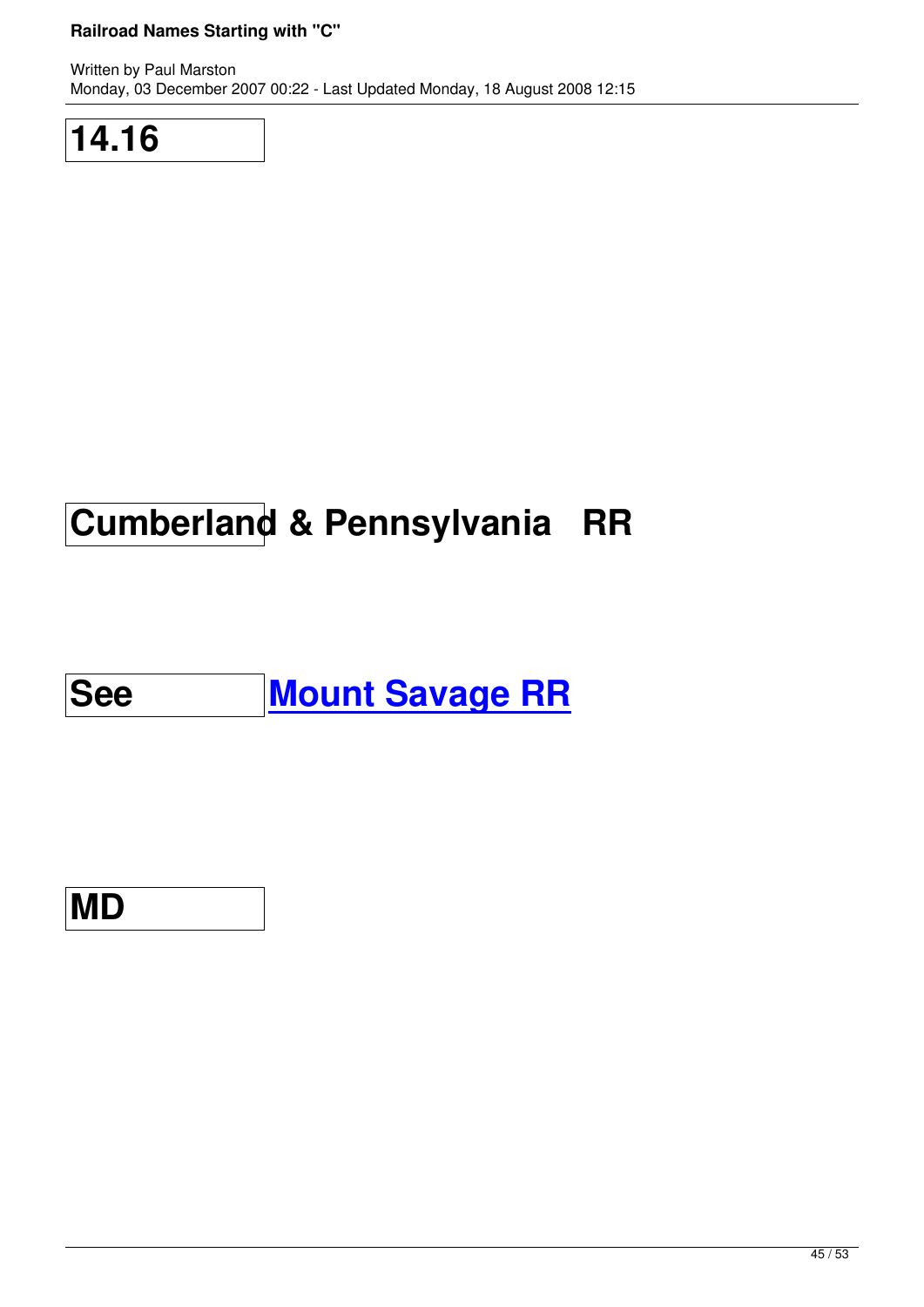### **0.00**

# **9.00**

# **Cumberland Coal & Iron CO's RR**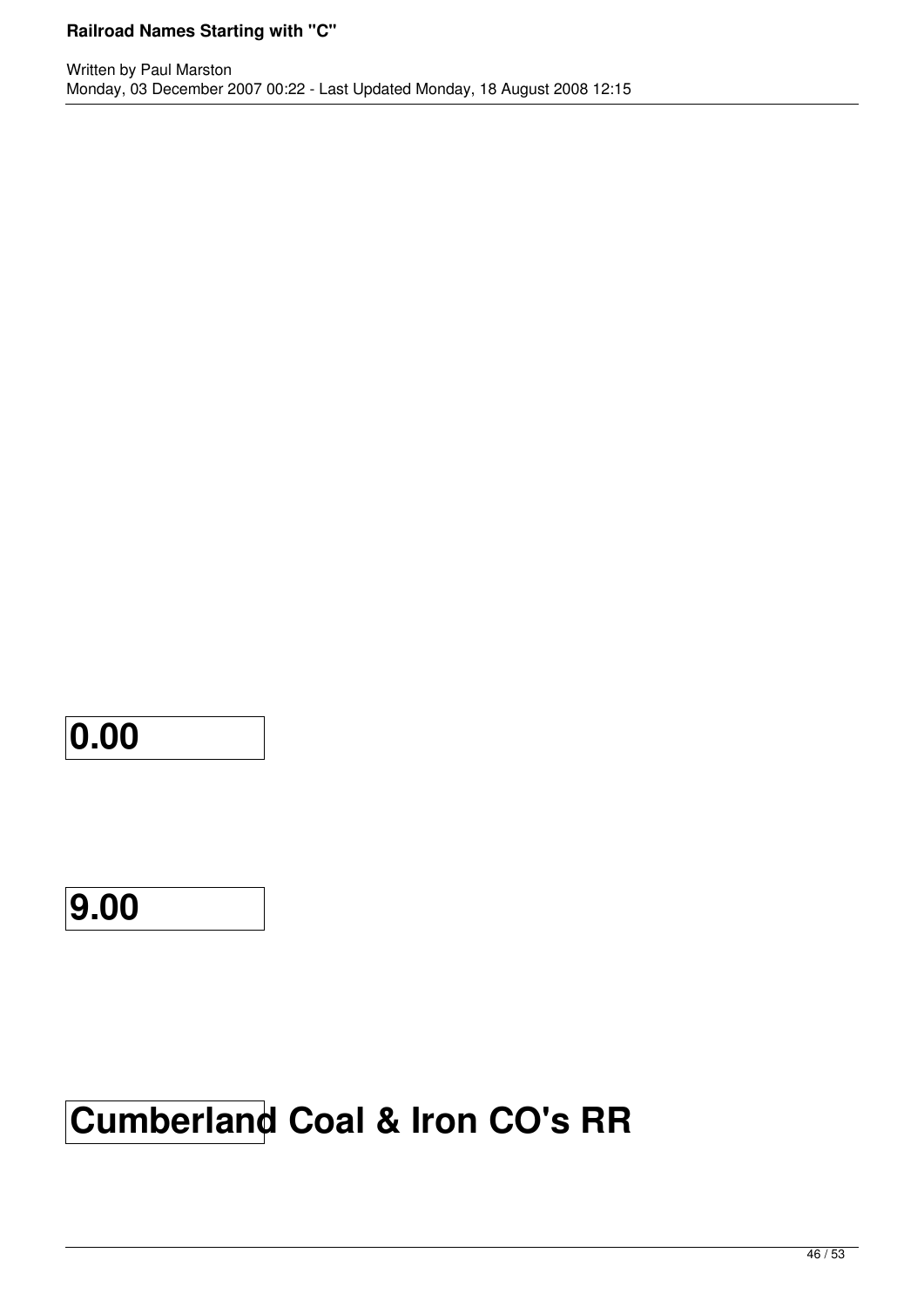# **See Maryland Mining Company's RR**

### **MD**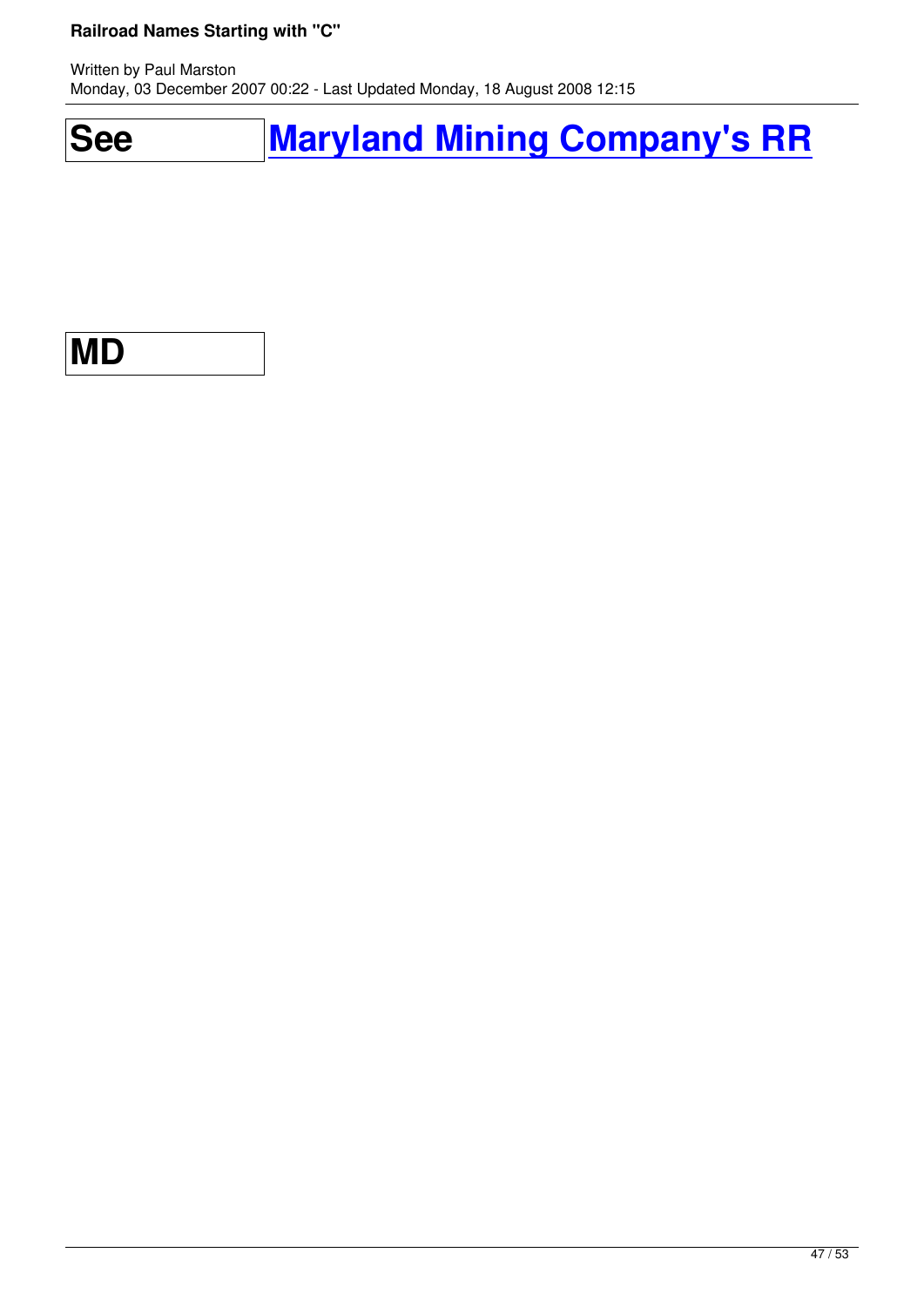# **10.40**

# **Cumberland Valley RR**

#### **PA**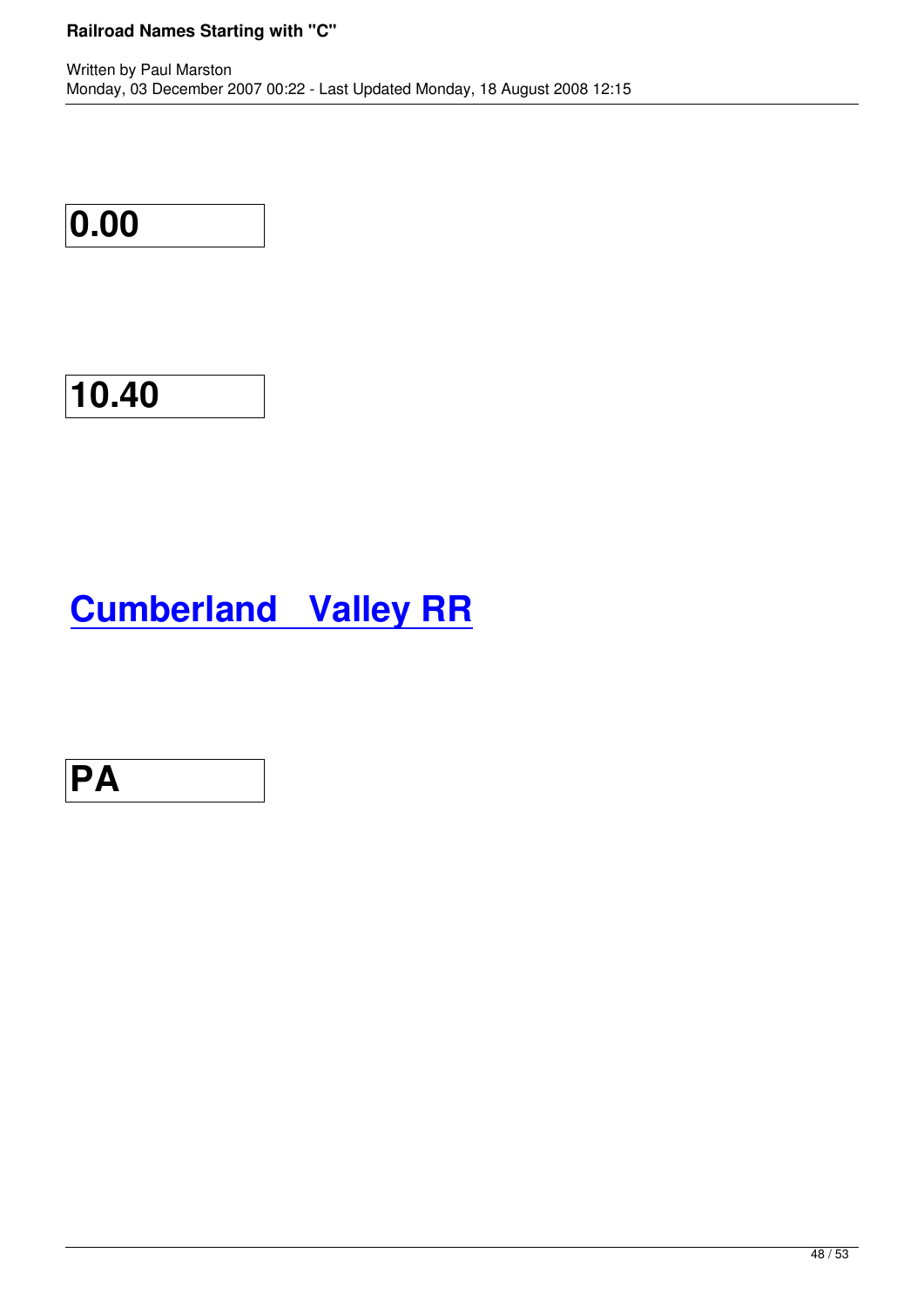

#### **3.00**

#### **52.00**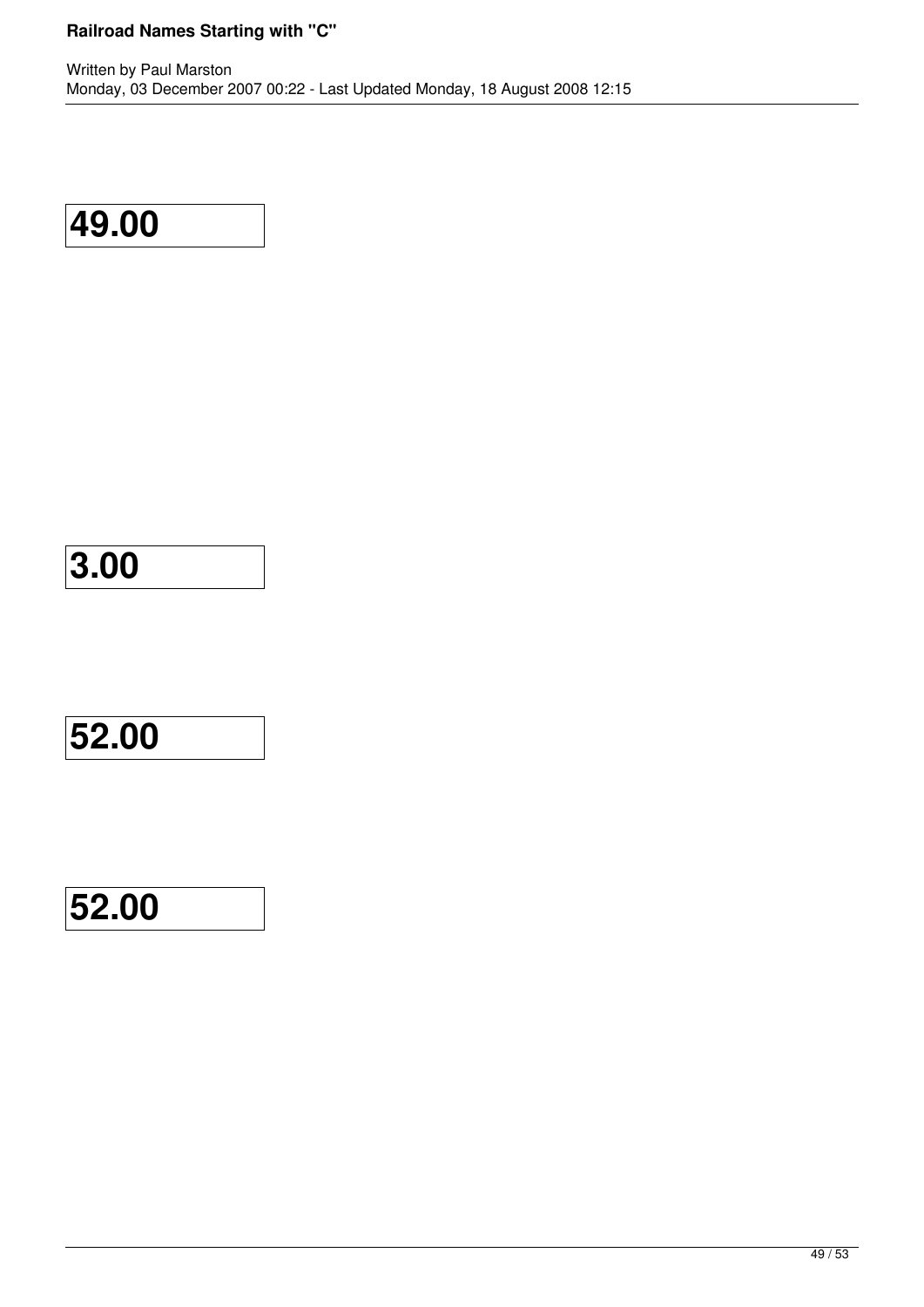**--------**

**--------**

**--------**

**--------**

**--------**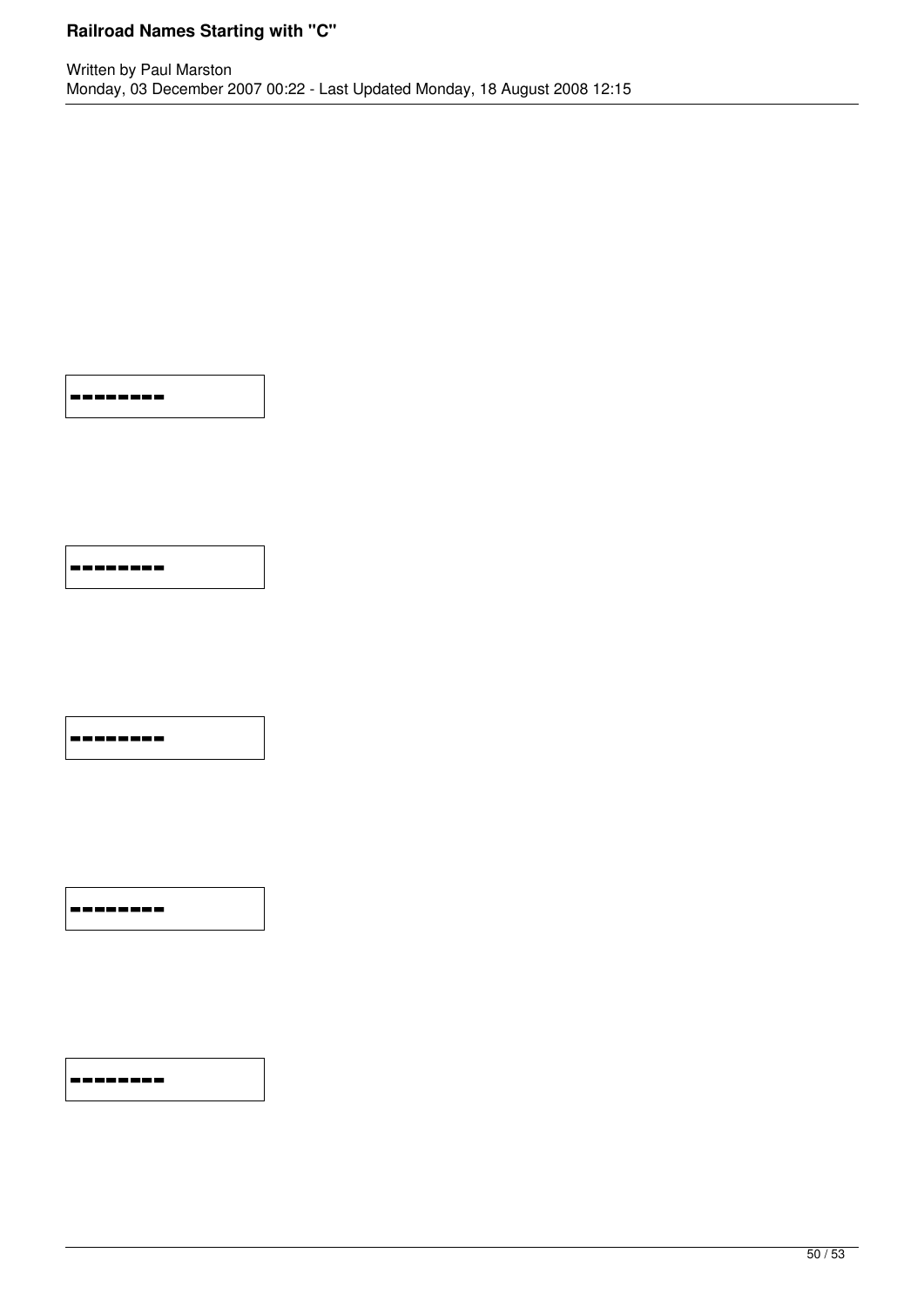**--------**

**--------**

# **TOTAL FOR TIME PERIOD**

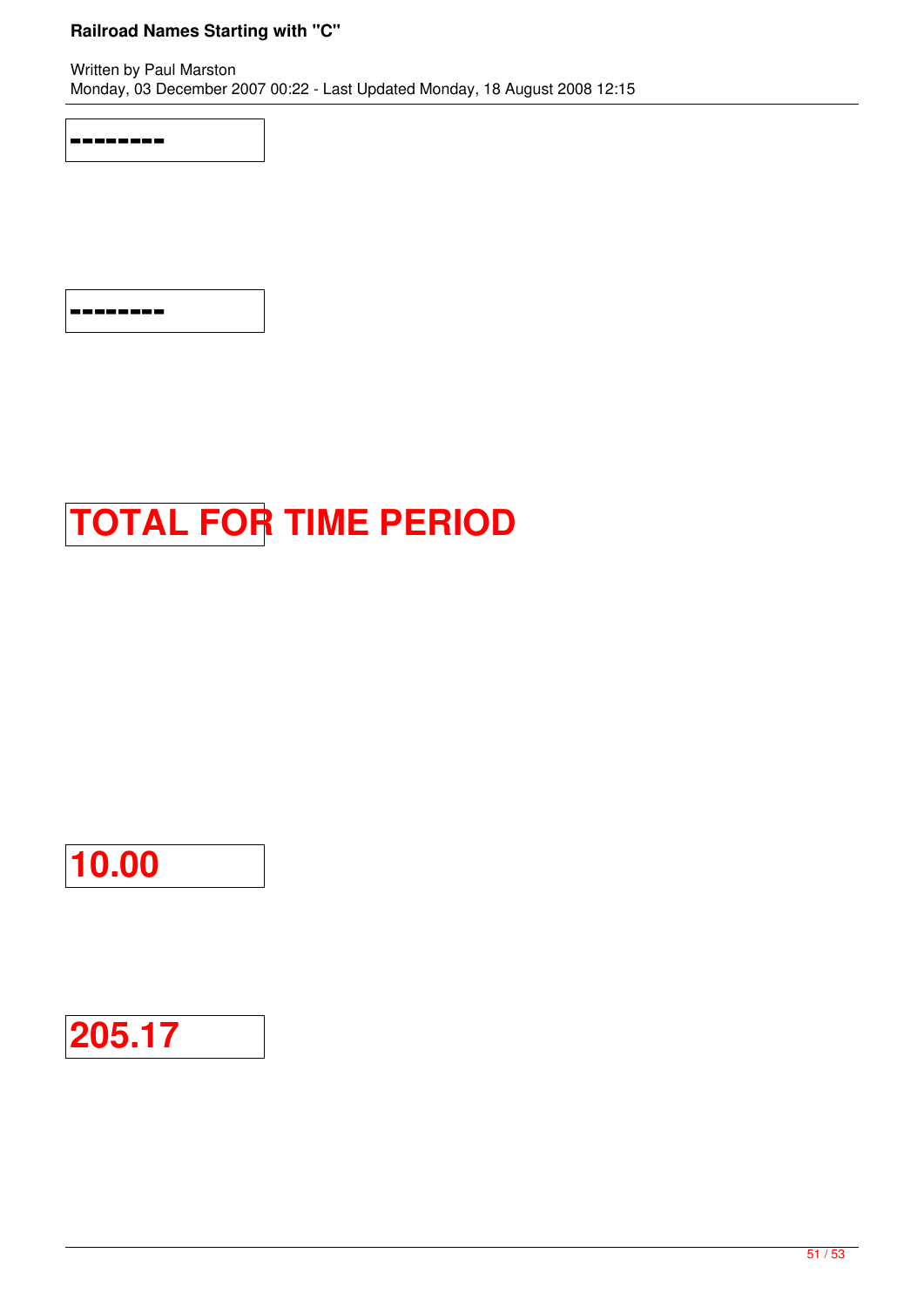### **307.06**

# **215.17**







# **The Census data shown is for the year 1850 as reported in the 1860 Census.**